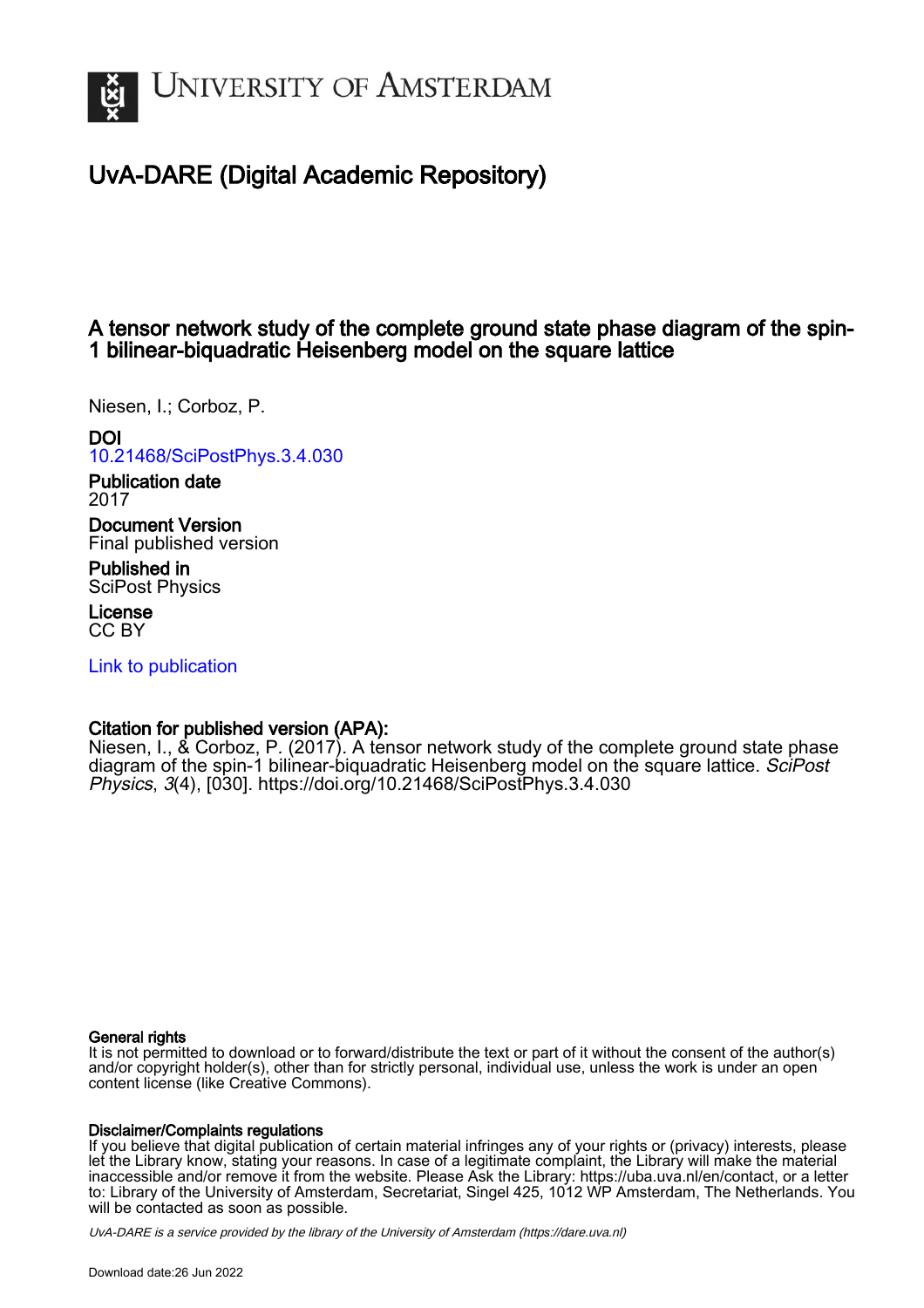# <span id="page-1-0"></span>**A tensor network study of the complete ground state phase diagram of the spin-1 bilinear-biquadratic Heisenberg model on the square lattice**

# **Ido Niesen1***?* **and Philippe Corboz<sup>1</sup>**

**1** Institute for Theoretical Physics and Delta Institute for Theoretical Physics, University of Amsterdam, Science Park 904, 1098 XH Amsterdam, The Netherlands

*?* [i.a.niesen@uva.nl](mailto:i.a.niesen@uva.nl)

# **Abstract**

**Using infinite projected entangled pair states, we study the ground state phase diagram of the spin-1 bilinear-biquadratic Heisenberg model on the square lattice directly in the thermodynamic limit. We find an unexpected partially nematic partially magnetic phase in between the antiferroquadrupolar and ferromagnetic regions. Furthermore, we describe all observed phases and discuss the nature of the phase transitions involved.**

Copyright I. Niesen and P. Corboz. This work is licensed under the Creative Commons [Attribution 4.0 International License.](http://creativecommons.org/licenses/by/4.0/) Published by the SciPost Foundation. Received 13-07-2017 Accepted 18-10-2017 Published 28-10-2017 Check for updates doi:10.21468/[SciPostPhys.3.4.030](http://dx.doi.org/10.21468/SciPostPhys.3.4.030)

# **Contents**

| $\mathbf{1}$   | <b>Introduction</b>           |           |                                              |             |  |
|----------------|-------------------------------|-----------|----------------------------------------------|-------------|--|
| $\overline{2}$ | <b>Method</b>                 | 3         |                                              |             |  |
| 3              | 3.1<br>3.2                    | The model | Spin-1 nematic order<br>High-symmetry points | 5<br>5<br>6 |  |
| 4              | <b>Previous studies</b>       |           |                                              |             |  |
| 5              | <b>iPEPS</b> results          |           |                                              | 9           |  |
|                | 5.1                           | Overview  |                                              | 9           |  |
|                | 5.2 Description of all phases |           |                                              | 11          |  |
|                |                               | 5.2.1 AFM |                                              | 11          |  |
|                |                               |           | 5.2.2 Haldane                                | 11          |  |
|                |                               |           | 5.2.3 AFM3                                   | 13          |  |
|                |                               |           | 5.2.4 AFQ3                                   | 13          |  |
|                |                               |           | 5.2.5 $m = 1/2$                              | 13          |  |
|                |                               | 5.2.6     | FM                                           | 14          |  |
|                |                               | 5.2.7     | FQ                                           | 14          |  |
|                | 5.3                           |           | Nature of the phase transitions              | 15          |  |
|                |                               |           | 5.3.1 AFM to Haldane: $\theta = 0.189(2)\pi$ | 15          |  |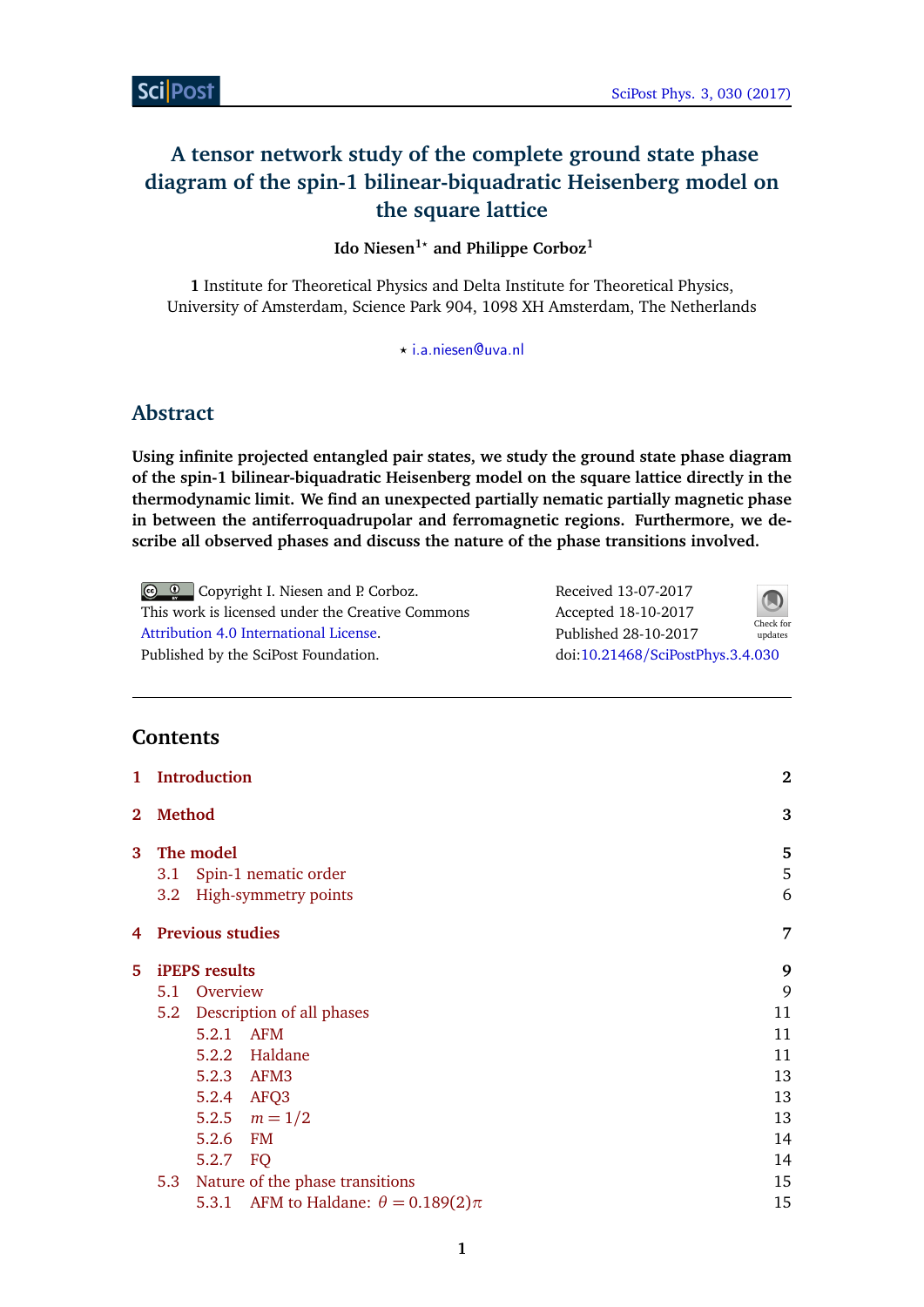|                   |                     | 5.3.2 Haldane to AFM3: $\theta = 0.217(4)\pi$     | 15 |  |  |
|-------------------|---------------------|---------------------------------------------------|----|--|--|
|                   |                     | 5.3.3 AFM3 to AFQ3: $\theta = \pi/4$              | 15 |  |  |
|                   |                     | 5.3.4 AFQ3 to $m = 1/2$ : $\theta = 0.4886(7)\pi$ | 16 |  |  |
|                   |                     | 5.3.5 $m = 1/2$ to FM: $\theta = \pi/2$           | 16 |  |  |
|                   |                     | 5.3.6 FM to FQ: $\theta = 5\pi/4$                 | 17 |  |  |
|                   |                     | 5.3.7 FQ to AFM: $\theta = 3\pi/2$                | 18 |  |  |
|                   | <b>6</b> Conclusion |                                                   | 18 |  |  |
| A Additional data |                     |                                                   |    |  |  |
|                   | <b>References</b>   |                                                   |    |  |  |

## <span id="page-2-0"></span>**1 Introduction**

Strongly correlated materials—even those described by relatively simple Hamiltonians—can display very rich behavior. In frustrated magnets, for example, classical ground state<sup>[1](#page-1-0)</sup> degeneracies due to the inability of the system to minimize each term in the Hamiltonian individually give way for quantum fluctuations to play the predominant role in determining the actual ground state of the system. As such, frustrated magnets are a playground for all kinds of exotic states of matter, such as spin liquids  $\lceil 1, 2 \rceil$  $\lceil 1, 2 \rceil$  $\lceil 1, 2 \rceil$  $\lceil 1, 2 \rceil$  $\lceil 1, 2 \rceil$  and spin-nematic states  $\lceil 3, 4 \rceil$  $\lceil 3, 4 \rceil$  $\lceil 3, 4 \rceil$  $\lceil 3, 4 \rceil$  $\lceil 3, 4 \rceil$ , the latter of which break spin-rotational symmetry while preserving time-reversal symmetry.

In this paper, we study the spin-1 bilinear-biquadratic Heisenberg (BBH) model on the square lattice: a model that consists of spin-1 particles, one per lattice site, that interact only with their nearest neighbors. The nearest-neighbor two-particle interaction is a combination of two types of competing interactions: the ordinary bilinear Heisenberg coupling, and the biquadratic coupling, which is the Heisenberg coupling squared. The corresponding coupling constants appearing in the Hamiltonian are commonly parametrized by an angle *θ*:

<span id="page-2-1"></span>
$$
H = \sum_{\langle i,j \rangle} \cos(\theta) \mathbf{S}_i \cdot \mathbf{S}_j + \sin(\theta) \left( \mathbf{S}_i \cdot \mathbf{S}_j \right)^2, \tag{1}
$$

where  $S_i = (S_i^x, S_i^y)$  $\binom{y}{i}$ ,  $S_i^z$ ) is the vector of spin-matrices for the spin-1 particle on site *i*,

$$
S_i^x = \frac{1}{\sqrt{2}} \begin{pmatrix} 0 & 1 & 0 \\ 1 & 0 & 1 \\ 0 & 1 & 0 \end{pmatrix}, \quad S_i^y = \frac{i}{\sqrt{2}} \begin{pmatrix} 0 & -1 & 0 \\ 1 & 0 & -1 \\ 0 & 1 & 0 \end{pmatrix}, \text{ and } S_i^z = \begin{pmatrix} 1 & 0 & 0 \\ 0 & 0 & 0 \\ 0 & 0 & -1 \end{pmatrix},
$$

and the sum goes over all nearest-neighbor pairs.

The BBH model on the square lattice has been subject to a lot of interest in recent years, for a number of reasons. For one, at  $\theta = \pi/4$ , the Hamiltonian is equivalent to the SU(3) Heisenberg model [[5,](#page-21-0)[6](#page-21-1)], which can be realized using cold-atom experiments [[7–](#page-21-2)[10](#page-21-3)]. Second, it was proposed that the nematic phases of the BBH model on the triangular lattice could be related to the unusual behavior of NiGa<sub>2</sub>S<sub>4</sub> [[11](#page-21-4)[–13](#page-21-5)] and Ba<sub>3</sub>NiSb<sub>2</sub>O<sub>9</sub> [[14–](#page-21-6)[16](#page-21-7)].

From a theoretical perspective, the BBH model is the most general lattice-translation, lattice-rotation and spin-rotation-symmetric Hamiltonian with nearest-neighbor interactions.<sup>[2](#page-1-0)</sup>

<sup>1</sup>By a *classical ground state* we mean a lowest energy state within the manifold of site-factorized product states.  $^2$ For spin-1 particles, all higher powers of  $S_i\cdot S_j$  can be rewritten in terms of the bilinear and biquadratic terms.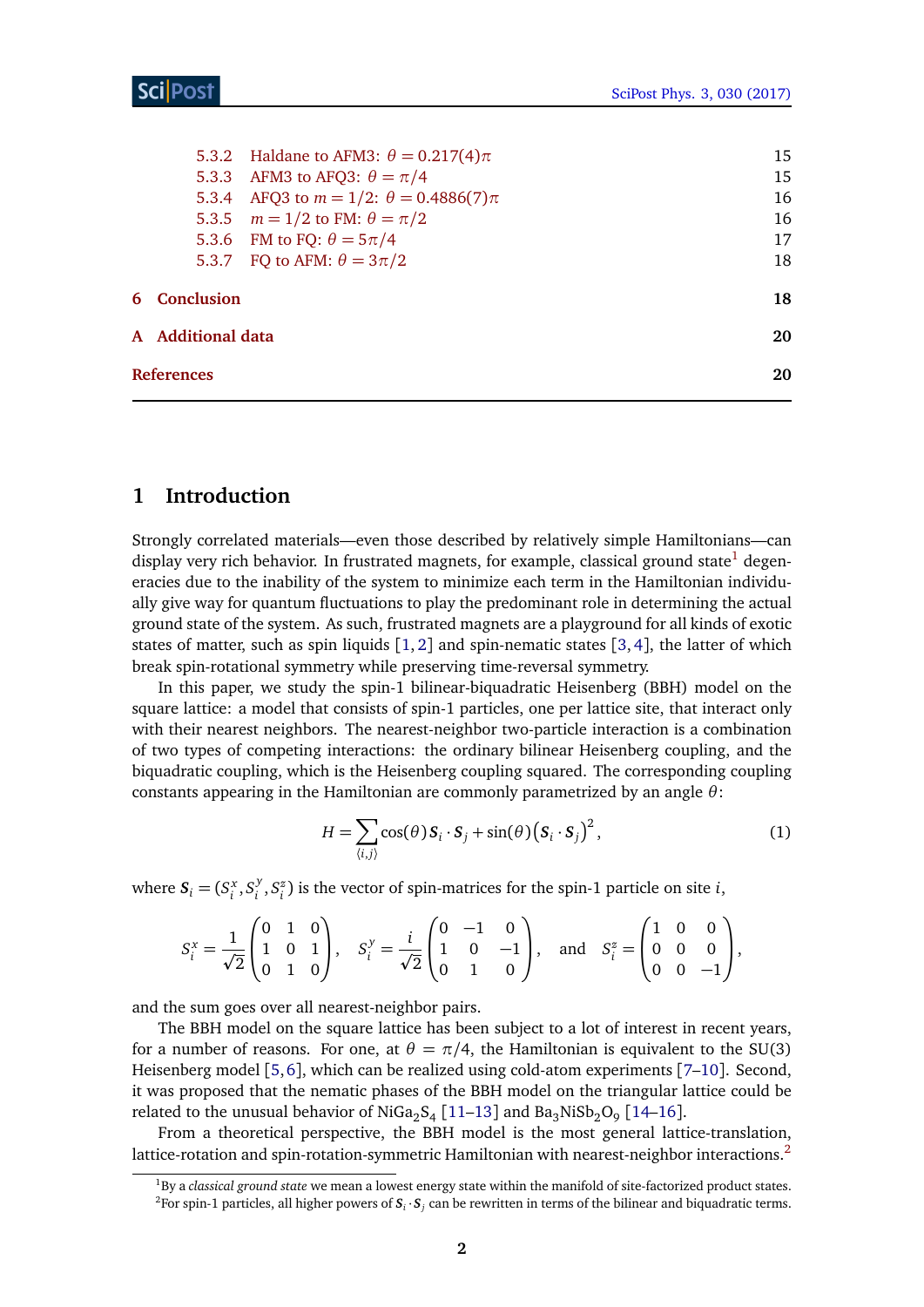

<span id="page-3-1"></span>Figure 1: Left: part of an iPEPS for a square lattice. Right: physical and auxiliary indices; each leg corresponds to an index. Connected lines are summed over.

Moreover, the more interesting part of the phase diagram—the top half  $0 < \theta < \pi$ —is beyond the reach of quantum Monte Carlo [[17](#page-21-8)] because of the sign problem, and has up to now only been studied either for small system sizes using exact diagonalization [[18](#page-21-9)], or on larger systems using semi-classical [[4,](#page-20-4)[18](#page-21-9)] and perturbative [[19](#page-21-10)] approaches.

In this article we continue upon our work on the emergence of the Haldane phase in the spin-1 BBH model on the square lattice [[20](#page-22-0)] and provide a complete study of the ground state phase diagram using state-of-the-art tensor network algorithms. Contrary to previous studies, we find the occurrence of a half nematic half magnetic ' $m = 1/2$ ' phase that was previously predicted to appear only in the presence of an external magnetic field [[18](#page-21-9)]. Additionally, we describe all phases and determine the nature of the corresponding phase transitions. The ground state phase diagram of the spin-1 BBH model according to our computations, which in itself is the main results of this paper, can be found in Fig. [8.](#page-12-0)

This paper is organized as follows. In Section [2](#page-3-0) we provide a brief description of the numerical method used. Thereafter, Section [3](#page-5-0) sets the stage by discussing some of the relevant properties of spin-1 particles—in particular in the context of spin-nematic order—as well as the symmetries of the Hamiltonian, followed by an overview of previous studies of the BBH model in Section [4.](#page-7-0) We then proceed to discuss our own findings and compare those with previous results in Section [5,](#page-9-0) and conclude with Section [6.](#page-18-1)

## <span id="page-3-0"></span>**2 Method**

We simulate the ground state of the spin-1 BBH model for different values of the coupling parameter *θ* using infinite projected entangled pair states [[21,](#page-22-1)[22](#page-22-2)] (iPEPS), and then optimize the iPEPS tensors via imaginary time evolution to find an approximate ground state of the system. iPEPS is the infinite-system version of PEPS [[23](#page-22-3)] (also called a *tensor product state* [[24,](#page-22-4)[25](#page-22-5)]), the latter of which is a two-dimensional generalization of matrix product states (MPS) [[26–](#page-22-6)[28](#page-22-7)]: the ansatz underlying the well-known density-matrix-renormalization-group (DMRG) algorithm [[29–](#page-22-8)[31](#page-22-9)]. iPEPS has already successfully been applied to a number of strongly correlated two-dimensional systems: see e.g. Refs. [[20,](#page-22-0)[32](#page-22-10)[–47](#page-23-0)].

An iPEPS consists of five-legged tensors, one per lattice site, each with four *auxiliary* legs connecting to the four neighboring tensors in accordance with the square lattice structure, and one *physical* leg corresponding to the local Hilbert space of a single spin-1 particle (see Fig. [1\)](#page-3-1). The auxiliary vector spaces all have the same dimension, called the *bond dimension* (*D*). The bond dimension controls the accuracy of the ansatz: the higher *D*, the more entanglement can be captured by the iPEPS, yielding better approximations to the ground state as *D* increases. In practice, we run simulations up to at most  $D = 10$  ( $D = 16$  if the state has U(1)-spin-rotation symmetry) and then extrapolate  $D \rightarrow \infty$ , or, equivalently, truncation error to zero [[48](#page-23-1)], when computing expectation values.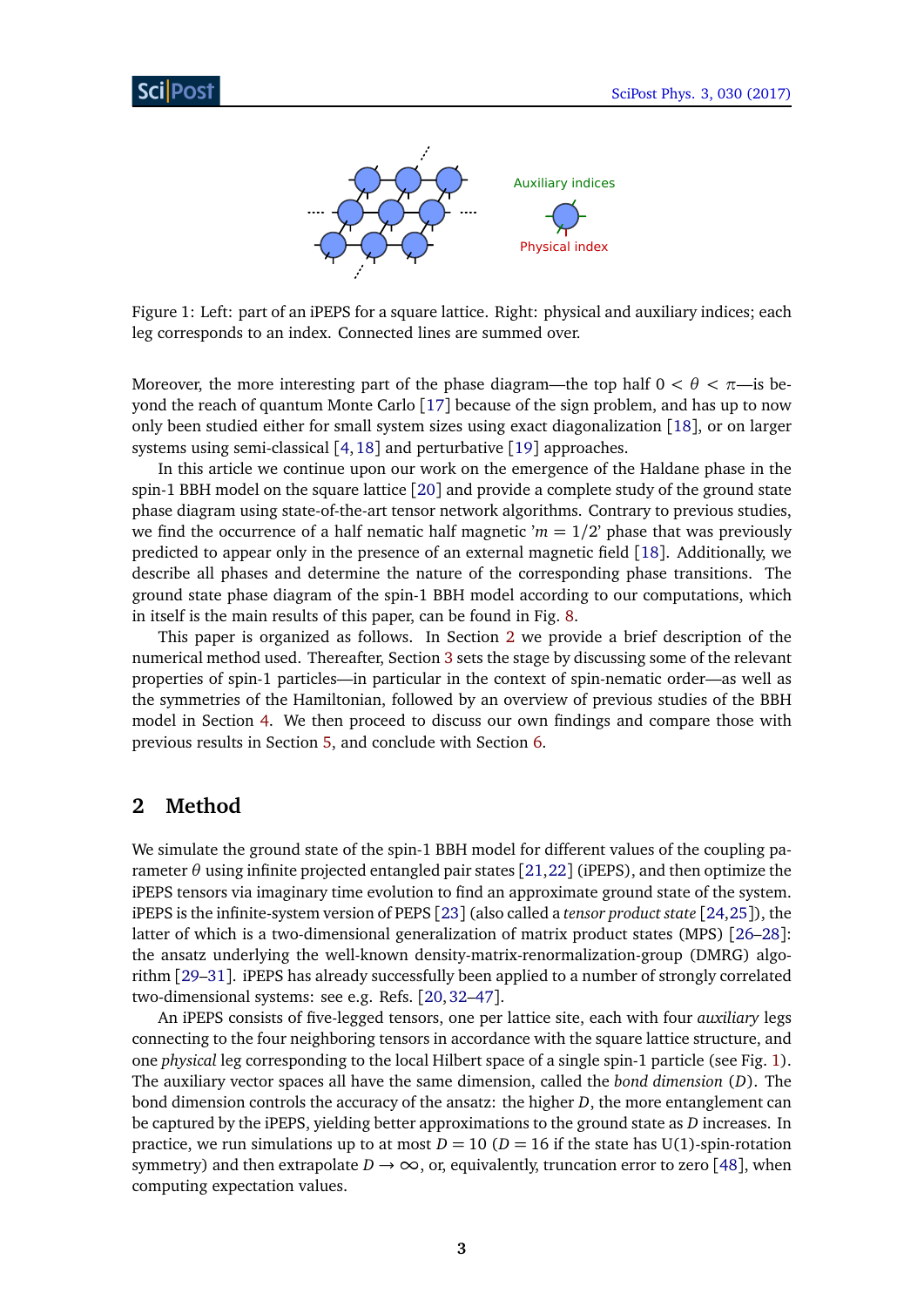If the ground state is translationally invariant, the iPEPS can be represented by a single tensor repeated all over the lattice. However, if translational invariance is (partially) broken, then we have to use an iPEPS with a larger unit cell to reproduce the ground state; e.g., the antiferromagnetic ground states require a  $2x2$  unit cell with two different tensors.<sup>[3](#page-1-0)</sup>

One of the main obstacles in dealing with infinite two-dimensional tensor networks is that, contrary to the one-dimensional case, it is impossible to contract the infinite network exactly. Instead, several approximation schemes have been developed over the last years, such as: transfer-matrix-based contraction schemes [[21](#page-22-1)], coarse-graining-based contraction schemes [[49,](#page-23-2) [50](#page-24-0)] and corner-transfer matrix (CTM) methods [[51–](#page-24-1)[53](#page-24-2)] based on a formalism derived by Baxter [[54,](#page-24-3) [55](#page-24-4)]. For this paper, we have used a modified version [[40,](#page-23-3) [56](#page-24-5)] of the CTM algorithm developed by Orús and Vidal [[57](#page-24-6)].

In the CTM contraction scheme, for each tensor in the unit cell additional environment tensors are introduced that represent the contraction of all other tensors surrounding the tensor in question. These environment tensors come with their own environment bond dimension  $\chi$ , and are obtained as a fixed point of a row and column insertion and truncation procedure [[57](#page-24-6)]. For this paper, we have chosen  $\chi(D) > D^2$  to be large enough to yield negligible variations in energy compared to those due to the use of finite *D*.

Given a randomly initialized iPEPS  $|\psi\rangle$  with a predefined unit cell, we evolve  $|\psi\rangle$  in imaginary time by applying  $exp(-\tau H)$  for large enough  $\tau$  to project it onto the ground state. At the cost of a controllable Trotter error, using a second order Trotter decomposition the imaginary time evolution operator  $exp(-\tau H)$  can be decomposed into a sequence of gates that evolve a single bond of  $|\psi\rangle$  a small step in imaginary time. Application of each such gate increases the bond dimension of the updated bond. Truncating the bond dimension back to *D* after updating a single bond can be done using the *simple* or the *full* update algorithm.

The simple update algorithm [[50](#page-24-0)] is inspired by its one-dimensional counterpart, known as infinite time-evolving block decimation (iTEBD) [[58](#page-24-7)]. In one dimension, cutting a single bond corresponds to splitting the Hilbert space into two, and truncating the bond dimension back to *D* amounts to keeping the *D* largest Schmidt values corresponding to the cut in question, a procedure that yields the best rank-*D* approximation to the updated state in the 2-norm. Similarly, the simple update keeps the *D* largest values of a singular value decomposition involving only the tensors and accompanying weights connected to the to-be-truncated bond, which in this case does not correspond to an actual Schmidt decomposition, because cutting a single bond does not split the Hilbert space into two. Regardless, the simple update, albeit being somewhat ad hoc, is computationally very efficient and yields reasonably accurate results in many cases.

In the full update scheme [[22](#page-22-2)] the truncated tensors are found by variationally minimizing the squared distance to the iPEPS with the updated bond. This requires computing the environment at every step, unless the *fast full update* [[59](#page-24-8)] is used, which speeds up the algorithm by recycling previous environments. The full update algorithm is computationally more costly than its simple counterpart, but it does not suffer from uncontrollable approximations, and it is systematic, in the sense that in the  $D \rightarrow \infty$  limit the iPEPS should converge to the true ground state of the system in question.

<sup>3</sup>Throughout this paper, with 'unit cell' we mean the iPEPS unit cell used in the simulations, not the minimal unit cell that generates the (colored) Bravais lattice—which in the case of AFM would be a 2x1 unit cell, not a 2x2 unit cell.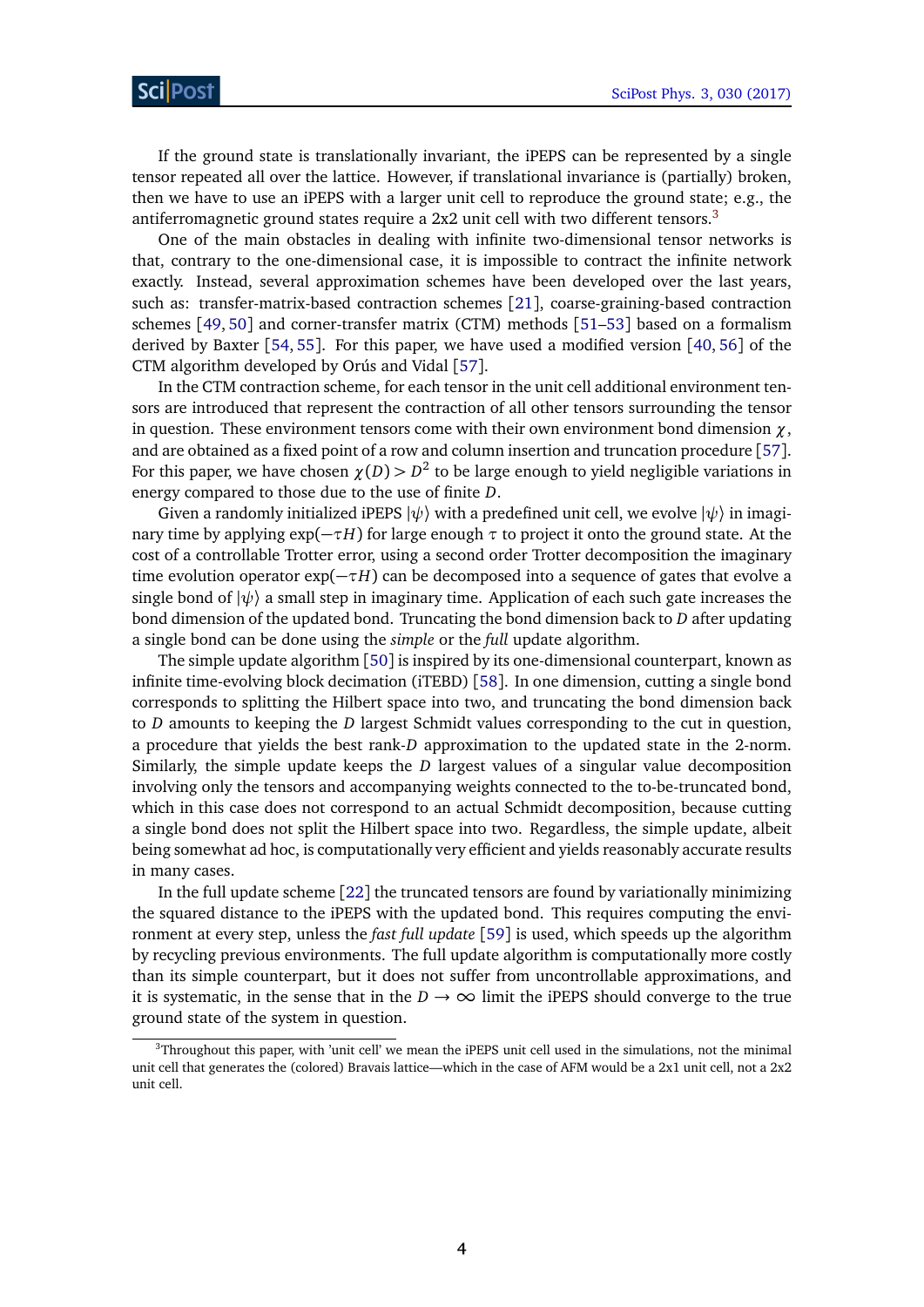

<span id="page-5-2"></span>Figure 2: The |0〉 quadrupolar state. The disc represents the magnetic dipole fluctuations in the x-y plane, and the dotted line represents a director perpendicular to the plane of fluctuations pointing along the z-axis.

# <span id="page-5-0"></span>**3 The model**

#### <span id="page-5-1"></span>**3.1 Spin-1 nematic order**

Individual spin-1 particles can display more complex behavior than their spin-1/2 counterparts. For example, every spin-1/2 single-particle state—assuming it is a pure state, which we take all single-particle states in this subsection to be—has a fixed magnetization  $m = \sqrt{\langle S^x \rangle^2 + \langle S^y \rangle^2 + \langle S^z \rangle^2}$  of exactly 1/2 (setting  $\hbar = 1$ ), and is fully described by its magnetic dipole moment  $S = (S^x, S^y, S^z)$ . This is a consequence of the fact that any spin-1/2 single-particle state can be obtained by applying a specific rotation to the up state in the zbasis (or any other reference state for that matter). By contrast, spin-1 particles can have a magnetization of anywhere between 0 and 1. Moreover, since spin-1 particles live in a higher-dimensional space, the dipole moment is not sufficient to fully describe a given spin-1 single-particle state, for which in addition also the quadrupole moment is required.

The quadrupole moment is measured by products of spin operators, which we can combine into the matrix  $T^{\alpha\beta} = S^{\alpha}S^{\beta}$ , with  $\alpha, \beta \in \{x, y, z\}$ . However, *T* contains more than just the quadrupole moment, as the anti-symmetric part of  $T$  is just the vector of spin operators itself due to the spin commutation relations. The remaining symmetric part of *T* can, because  $Tr(T) = S(S + 1) = 2$  is constant, be captured by five independent operators that can conveniently be organized into the vector

<span id="page-5-3"></span>
$$
\mathbf{Q} := \begin{pmatrix} (S^x)^2 - (S^y)^2 \\ \frac{1}{\sqrt{3}} \left[ 2(S^z)^2 - S(S+1)) \right] \\ S^x S^y + S^y S^x \\ S^y S^z + S^z S^y \\ S^z S^x + S^x S^z \end{pmatrix}
$$
(2)

of *quadrupolar operators*.

Typically, spin-1 single-particle states have both a non-zero magnetic and a non-zero quadrupolar moment. However, when referring to a *quadrupolar state*, what we mean is a state that is solemnly described by *Q*. In particular, we require that its magnetic dipole moment *m* is zero. An example of a quadrupolar state is the |0〉 state in the *S z* -basis. As can be checked directly:  $m = 0$ . Interestingly, even in the absence of magnetization, the  $|0\rangle$  state does break spin-rotation symmetry because  $\langle (S^z)^2 \rangle = 0$ , whereas the fluctuations in x and y-direction are non-zero:  $\langle (S^x)^2 \rangle = 1 = \langle (S^y)^2 \rangle$ . Classically, this state can be thought of as a dipole moment that fluctuates in the x-y plane in such a way that it is zero on average. We will picture it by a disc portraying the plane of fluctuations (see Fig. [2\)](#page-5-2). A normal vector to the plane of fluctuations is called a *director* (±*e<sup>z</sup>* in the case of |0〉). Any quadrupolar single-particle state is fully described by the orientation of its directors.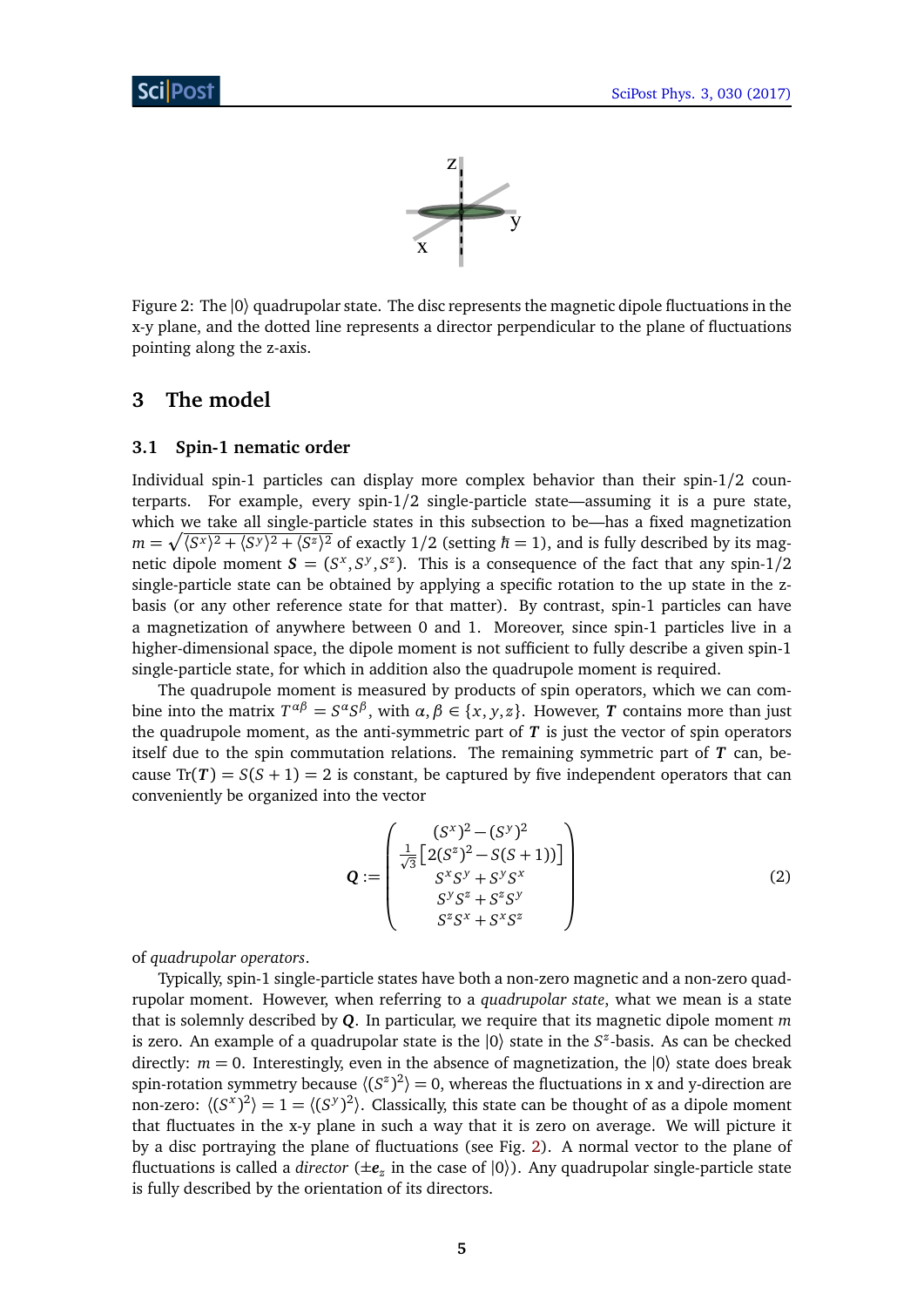A convenient on-site basis for investigating quadrupolar moments is the time-reversal invariant basis:

<span id="page-6-1"></span>
$$
|x\rangle = \frac{i}{\sqrt{2}}(|\uparrow\rangle - |\downarrow\rangle), |y\rangle = \frac{1}{\sqrt{2}}(|\uparrow\rangle + |\downarrow\rangle), |z\rangle = -i|0\rangle,
$$
 (3)

where { $\vert \uparrow\rangle$ ,  $\vert 0\rangle$ ,  $\vert \downarrow\rangle$ } is the standard *S*<sup>*z*</sup>-eigenbasis. Invariance of the above vectors under the time-reversal operator  $\mathcal T$ , which is anti-unitary, follows immediately from the fact that  $\mathcal T$ interchanges  $|\uparrow\rangle$  and  $|\downarrow\rangle$ , and adds a sign to  $|0\rangle$ : i.e  $\mathcal{T}|\uparrow\rangle = |\downarrow\rangle$ ,  $\mathcal{T}|\downarrow\rangle = |\uparrow\rangle$ , and  $\mathcal{T}|0\rangle = -|0\rangle$ .

Any real linear combination of the above basis states  $\sum_{\alpha=x,y,z} u_\alpha |\alpha\rangle$  is also a quadrupolar state, with a director pointing along *u*. More generally, an arbitrary spin-1 single-particle state can be expanded in the basis of [\(3\)](#page-6-1) as  $|d\rangle = \sum_{\alpha=x,y,z} d_{\alpha}|\alpha\rangle$ , where *d* has real and imaginary parts  $d = u + iv$ . In terms of *u* and *v*, the magnetic moment of  $|d\rangle$  is given by  $S = 2u \times v$ . We can normalize the state and use global phase invariance to have  $\boldsymbol{u}$  and  $\boldsymbol{v}$  satisfy  $u^2 + v^2 = 1$  and  $u \cdot v = 0$ . Assuming the last two equations hold, then so does the following: fully magnetized  $m = 1$  states are precisely those for which  $u = v$ , whereas non-magnetic  $m = 0$  states correspond to  $(u, v) = (0, 1)$  or  $(1, 0)$ . The latter case  $(m = 0)$  describes purely quadrupolar states with a director  $d$  pointing along the direction of whichever of  $u$  or  $v$  is non-zero. Whenever *u* and *v* are both non-zero but *not* of equal magnitude, and consequently 0 *< m <* 1, the state is of mixed character: neither fully magnetic nor purely quadrupolar.

Because the basis of [\(3\)](#page-6-1) is invariant under the anti-unitary time-reversal operator  $\mathcal{T}$ , we can immediately conclude that the time-reversal invariant single-particle states are precisely those for which the coefficients in the above basis do not change under  $\mathcal{T}$ , up to a global phase. Since  $\mathcal T$  is anti-unitary, this means that the time-reversal invariant states are precisely those for which *d* is either completely real ( $\nu = 0$ ), or purely imaginary ( $\mu = 0$ ); i.e.  $|d\rangle$  is a quadrupolar state. (This is most obvious in the above gauge  $u \cdot v = 0$ , where *u* and *v* both being non-zero results in *S* being flipped under  $\mathcal{T}$ .) In other words, following Andreev's definition [[3](#page-20-3)] of a spin-nematic state as a state that breaks spin-rotational symmetry but preserves time-reversal symmetry, we conclude that, for a single spin-1 particle, the notions of quadrupolar and spinnematic are equivalent.

Comparing to nematic order in liquid crystals, which is the alignment of rod-like particles in a liquid, we observe that quadrupolar states have the exact same symmetry properties as rods. Indeed: two directors *d* and −*d* correspond to the same quantum state (they differ by an overall phase). Contrast this to magnetic states, where the magnetic moment is described by the magnetic dipole vector, which is certainly not equal to minus itself. More explicitly, the magnetic the  $|\uparrow\rangle$  and the quadrupolar  $|0\rangle$  states are invariant (the first up to a phase) under rotations about the *z*-axis, but, in addition, the |0〉 state is (up to a minus sign) also invariant under a  $\pi$ -rotation about any axis that lies in the  $x - y$  plane. Finally, we speak of nematic *order* when neighboring directors order in space, similar to the spatial ordering of rods in liquid crystals.

#### <span id="page-6-0"></span>**3.2 High-symmetry points**

It shall not come as a surprise to the reader that the biquadratic term  $(\bm{S}_i\cdot\bm{S}_j)^2$  in the Hamiltonian [\(1\)](#page-2-1), which involves on-site products of spin operators, is related to quadrupolar order. However, part of the biquadratic term also includes the ordinary spin matrices (the antisymmetric part of *T* defined above), which are more naturally absorbed into the bilinear term. To better separate the two competing magnetic and quadrupolar interactions, let us rewrite the Hamiltonian in terms of *S* and *Q*. Doing so yields

<span id="page-6-2"></span>
$$
H = \sum_{\langle i,j \rangle} J_S(\theta) \mathbf{S}_i \cdot \mathbf{S}_j + J_Q(\theta) \mathbf{Q}_i \cdot \mathbf{Q}_j
$$
(4)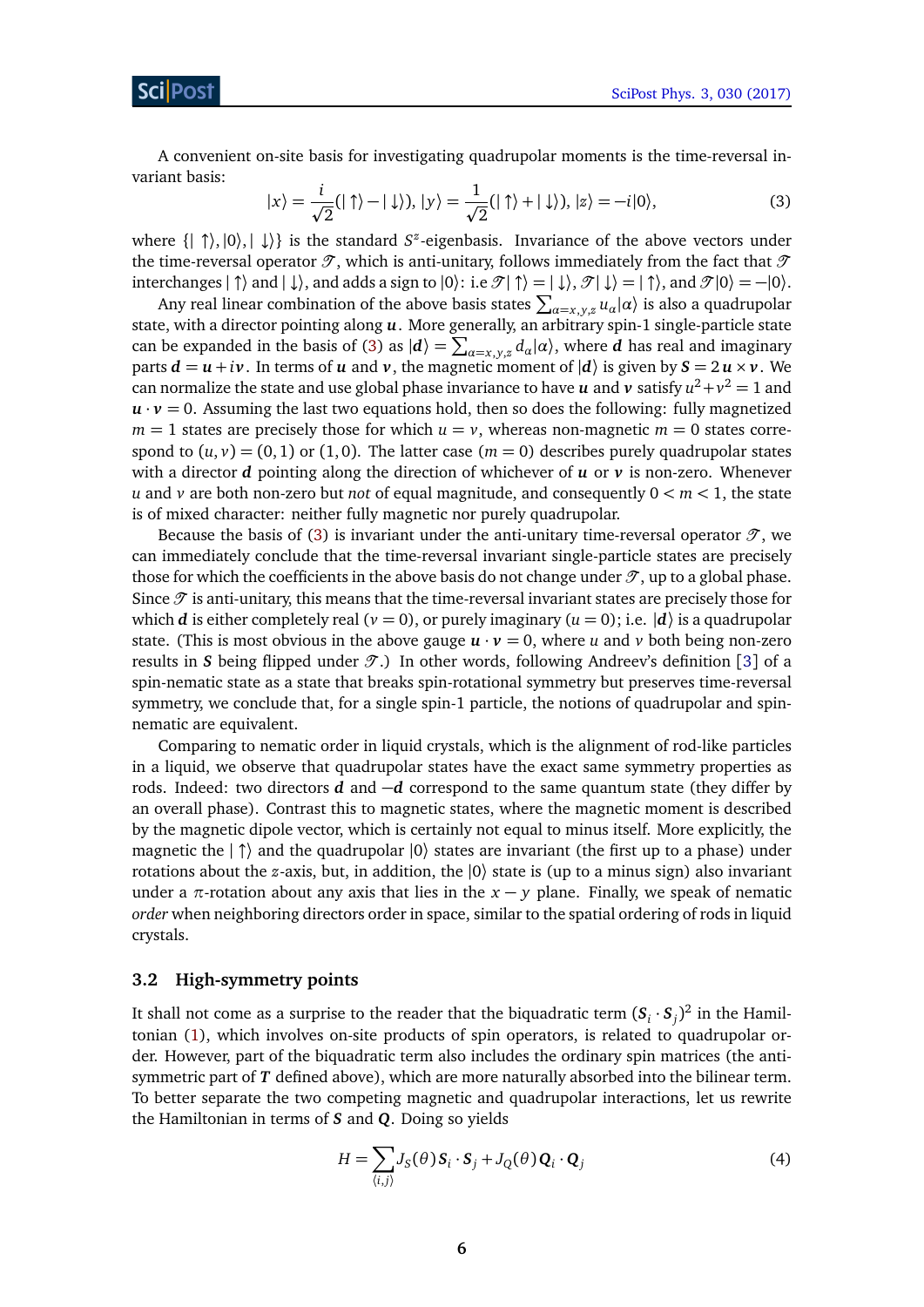up to an irrelevant *θ*-dependent constant, with the spin and quadrupolar coupling constants given by  $J_S(\theta) = \cos(\theta) - \sin(\theta)/2$  and  $J_Q(\theta) = \sin(\theta)/2$ .

We should remark that quadrupolar order is formally captured by the symmetric part of *T*, and the set of operators in [\(2\)](#page-5-3) is just one of many possible sets of operators that can be chosen to describe quadrupolar order. However, using the set of operators in [\(2\)](#page-5-3) does unveil the at first sight hidden points of higher symmetry that the BBH Hamiltonian possesses. When expressing all three spin matrices and all five quadrupolar operators given by [\(2\)](#page-5-3) in terms of the time-reversal invariant basis of [\(3\)](#page-6-1): we observe that the spin matrices become equal to the three imaginary Gell-Mann matrices, whereas the above five quadrupolar operators equal the remaining five real Gell-Mann matrices. Recall that the Gell-Mann matrices are the generators of SU(3). Consequently, whenever the spin coupling constant equals the quadrupolar coupling constant, i.e.  $J_S(\theta)$   $=$   $J_Q(\theta)$   $=$   $J$ , the Hamiltonian reduces to an equal-weighted product over all Gell-Mann matrices:  $H = J \sum_{\langle i,j \rangle} \bm{\lambda}_i \cdot \bm{\lambda}_j,$  which is manifestly SU(3) invariant.<sup>[4](#page-1-0)</sup> This occurs for  $\theta = \pi/4$  and  $\theta = 5\pi/4$ . Additionally, when  $J_S(\theta) = -J_Q(\theta) = J$ , which happens for *θ* =  $π/2$  and *θ* =  $3π/2$ , all matrices again have equal weight, except that the imaginary matrices come with a relative extra minus sign. Since the square lattice is bipartite, we can compensate for this extra sign by taking the antifundamental representation  $\bar{\lambda} = -\lambda^*$  of SU(3) on one sublattice. The Hamiltonian then takes the form  $H = J \sum_{\langle i,j \rangle} \bm{\lambda}_i \cdot \bar{\bm{\lambda}}_j$  (where *i* is in the A-sublattice, and *j* in the B-sublattice), which is also SU(3) symmetric.

At the SU(3)-symmetric points, there is a larger set of operators commuting with the Hamiltonian, which means that the ground state degeneracy increases. Moreover, because the SU(3)-symmetric points are exactly the points at which the coupling constants are equal in magnitude  $(|J_S| = |J_Q|)$ , the regions in between are precisely those for which one of the two coupling constants dominates the other. Hence, we can naively expect to have four different phases separated by the SU(3)-symmetric points, with magnetic or quadrupolar order depending on which of the two coupling constants is larger in magnitude.

## <span id="page-7-0"></span>**4 Previous studies**

In 1988 Papanicolaou [[4](#page-20-4)] conducted a product-state analysis of the spin-1 BBH model, a concise summary of which can be found in  $[18]$  $[18]$  $[18]$ . Because the square lattice is bipartite, finding the product ground state reduces to a two-body problem (one product state per sublattice). Papanicolaou's results agree with our analysis above; he found four different phases separated by the SU(3) points: the familiar ferromagnetic (FM) and antiferromagnetic (AFM) phases, and in between a ferroquadrupolar (FQ) phase wherein neighboring sites have aligned directors, and a phase he called *semi-ordered* (see Fig. [3\)](#page-8-0). The latter has a degenerate product ground state: minimizing the two-particle energy leads to the condition that one sublattice state has to be quadrupolar, whereas the other sublattice state can be either quadrupolar with a director perpendicular to that of the first sublattice, or magnetic with a magnetic moment aligned with the director of the first sublattice, or a combination of the two.

As an interesting side note, let us mention that exactly at each SU(3) point both product ground states left and right of the SU(3) point in question are simultaneous ground states of the system, and can be rotated into one another through some element of SU(3).

The product ground state degeneracy in the top right octant of the phase diagram means that we can expect quantum fluctuations to play an important role there. Moreover, the types

<sup>&</sup>lt;sup>4</sup>Similar to SU(2) invariance of  $S_i \cdot S_j$ , where *S* is the vector of (a half times) the Pauli matrices (the generators of the Lie algebra of SU(2)), the inner product *λ<sup>i</sup>* ·*λ<sup>j</sup>* over the generators of the Lie algebra of SU(3) is invariant under SU(3) rotations. Note that SU(2) and SU(3) act on their respective Lie algebras through the adjoint representation.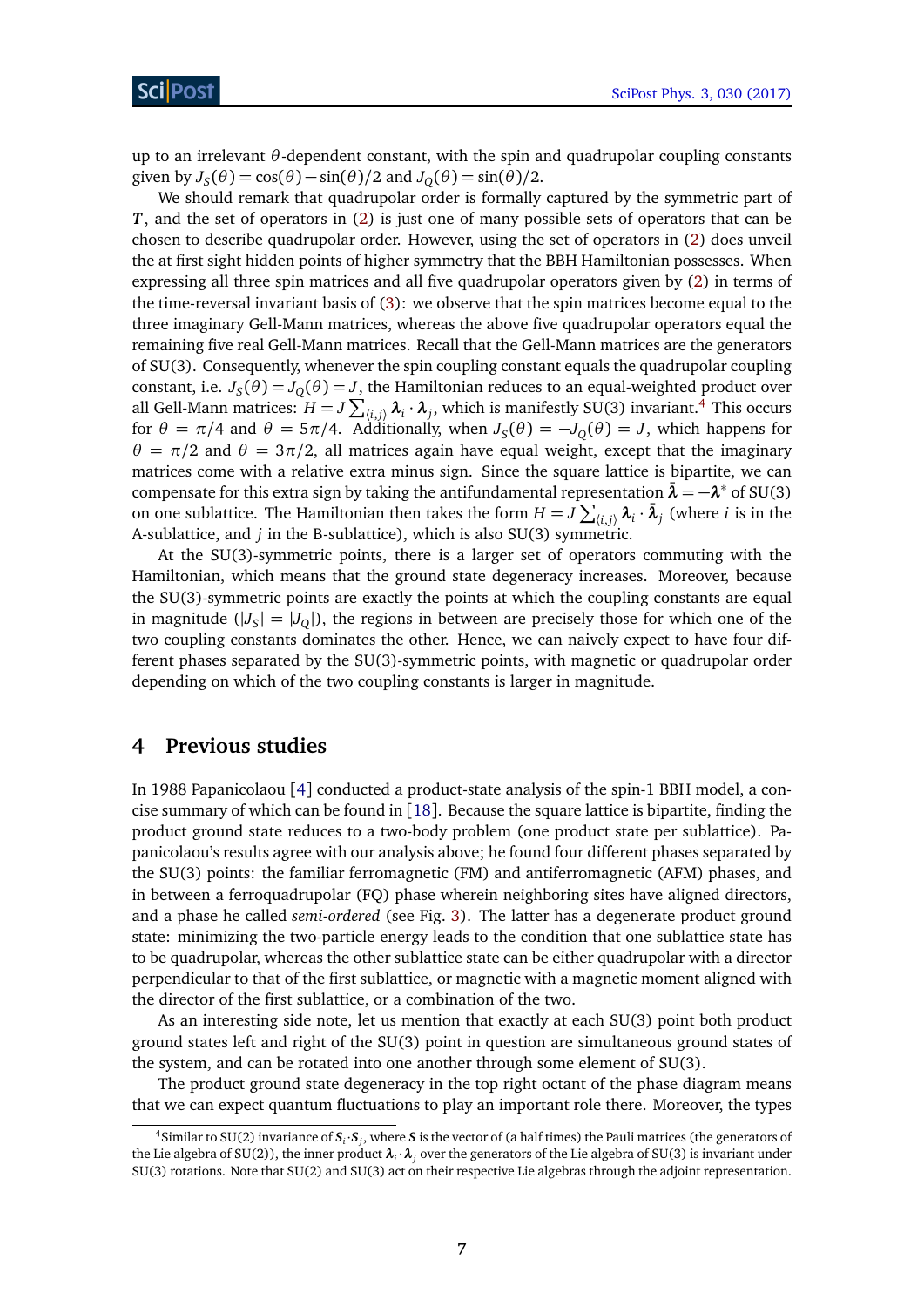

<span id="page-8-0"></span>Figure 3: The product ground state phase diagram according to Papanicolaou [[4](#page-20-4)]. In counterclockwise order starting at  $\theta = 0$  we have the antiferromagnetic (AFM), semi-ordered (SO), ferromagnetic (FM) and ferroquadrupolar (FQ) phases. The SU(3)-symmetric points are marked with black dots.



<span id="page-8-1"></span>Figure 4: Different types of product ground states in semi-ordered phase ( $\pi/4 \le \theta \le \pi/2$ ). Left: three-sublattice order with neighboring directors being perpendicular (antiferroquadrupolar 'AFQ3' state—discs with differing colors are quadrupolar states viewed at different angles); right: two-sublattice order with directors aligning parallel to neighboring magnetic moments (half nematic half magnetic  $m = 1/2$  state). Note that the color coding is only meant to highlight which particles are in the same quantum state.

of ground states found open up a lot of possibilities for interesting types of order;<sup>[5](#page-1-0)</sup> for example: the fact that neighboring directors can be perpendicular in three different ways (e.g., pointing in x, y and z direction, respectively), allows for the possibility of a three-sublattice ground state (Fig. [4\)](#page-8-1), which is surprising for a model with nearest-neighbor interactions on a bipartite lattice.

The energy per site for the product ground state is plotted in Fig. [5:](#page-9-2) it shows clear kinks at the SU(3)-symmetric points, suggesting that the phase transitions are all of first order.

The lower half  $-\pi \leq \theta \leq 0$  of the phase diagram is free of the sign problem and has been studied using quantum Monte Carlo in 2002 by Harada and Kawashima [[17](#page-21-8)], who found that the actual ground state phase diagram agrees with the product ground state phase diagram. Moreover, they observed jumps in the quadrupolar order parameter at the SU(3) points  $\theta = 5\pi/4$  and  $3\pi/2$ , which agrees with the product state analysis and confirms that the phase transitions from the antiferromagnetic to the ferroquadrupolar and from the ferroquadrupolar to the ferromagnetic phases are both of first order.

 ${}^5E.g.,$  any three-color node coloring of the square lattice with neighboring nodes having different colors corresponds to a ground state, where each of the three colors stands for a quadrupole aligned in one of three mutually perpendicular directions; or, there are also fancier orderings, such as a two-sublattice ground state with *z*-aligned directors on the A-sublattice, and on the B-sublattice (possibly different) linear combinations of a *z*-magnetized state and any quadrupole with a director that lies in the x-y plane.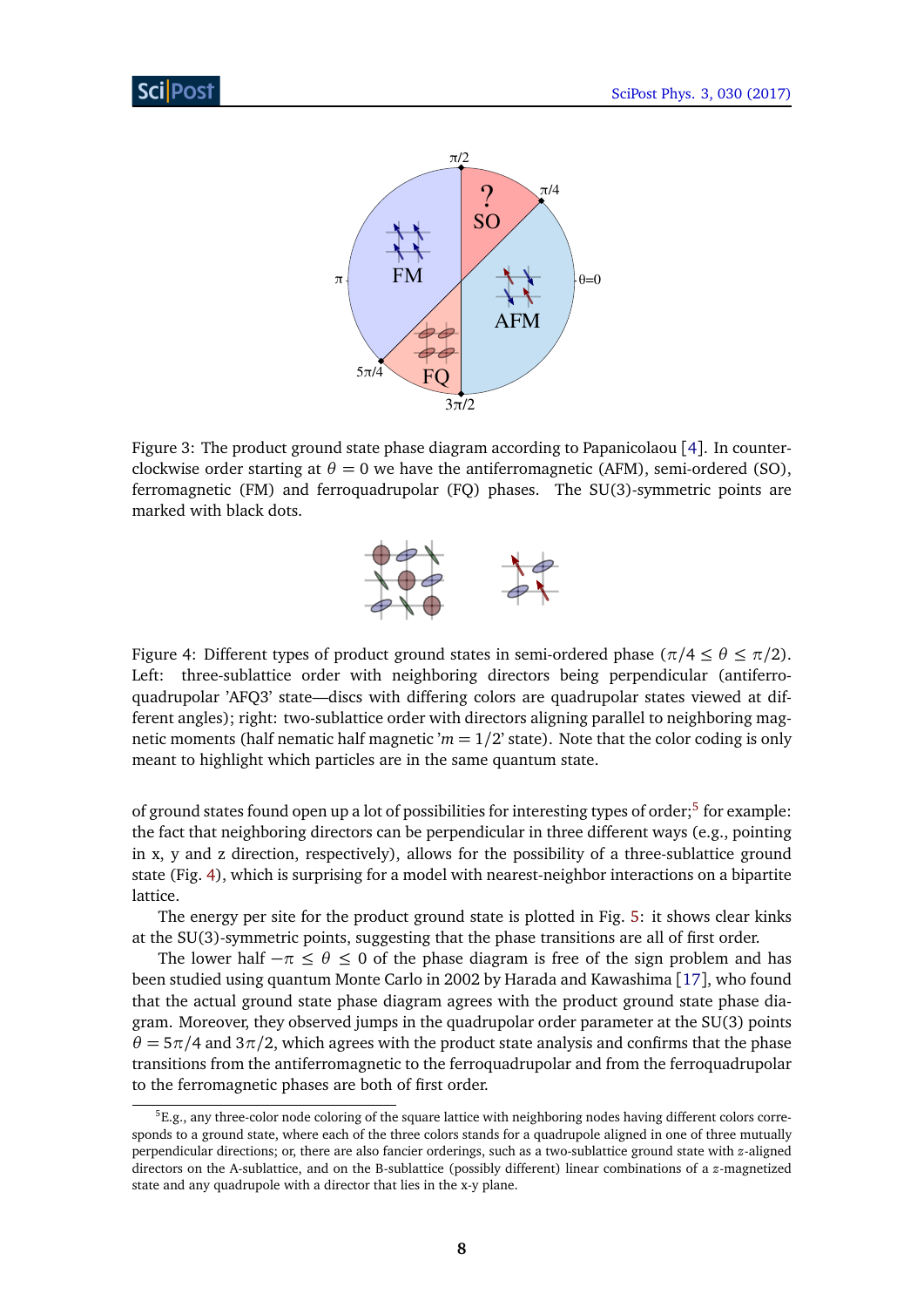

<span id="page-9-2"></span>Figure 5: The product ground state energy. The kinks in the energy per site suggest that the phase transitions at the SU(3)-symmetric points are of first order.



<span id="page-9-3"></span>Figure 6: Magnetic order in the 120° magnetically ordered phase: the spins align in a plane and orient themselves at relative angles of 120°.

The Monte Carlo study was followed up by an exact-diagonalization and linear-flavorwave study at the SU(3)-symmetric point  $\theta = \pi/4$  by Tóth et al. [[5](#page-21-0)] in 2010, who concluded that the ground state is actually a three-sublattice state that is favored over the two-sublattice state because it has a lower zero-point energy (the energy of the wave-excitations on top of the classical ground state averaged over the Brillouin-zone). The three-sublattice order of the ground state at the SU(3) point was confirmed by DMRG and iPEPS simulations by Bauer et al. [[6](#page-21-1)].

A further study by Tóth et al. [[18](#page-21-9)] in 2012 based on exact diagonalization and linear-flavorwave theory examined the question whether the above-mentioned three-sublattice phase extends beyond the SU(3) point  $\theta = \pi/4$ . They found that, in the semi-ordered phase, the ground state is the three-sublattice *antiferroquadrupolar* (AFQ3) state with perpendicular directors on neighboring sites (the analogous product state is depicted in Fig [4:](#page-8-1) left). Interestingly, Tóth et al. also found that the three-sublattice pattern extends into the antiferromagnetic regime, where, for  $0.2\pi \lesssim \theta < \pi/4$ , instead of ordinary antiferromagnetism, a 120<sup>°</sup> magnetic order emerges (Fig. [6\)](#page-9-3). This result was thereafter confirmed by series expansion [[19](#page-21-10)].

# <span id="page-9-0"></span>**5 iPEPS results**

#### <span id="page-9-1"></span>**5.1 Overview**

To get a first rough picture of the ground state phase diagram, and also as a consistency check, we initialize  $D = 1, 2, 3, \ldots, 6$  simple update simulations for  $\theta$  at 40 evenly spaced points covering all of  $[0, 2\pi]$  using 2x2 and 3x3 unit cells (Fig. [7;](#page-11-3) only  $D = 1, 2$  and 6 shown). The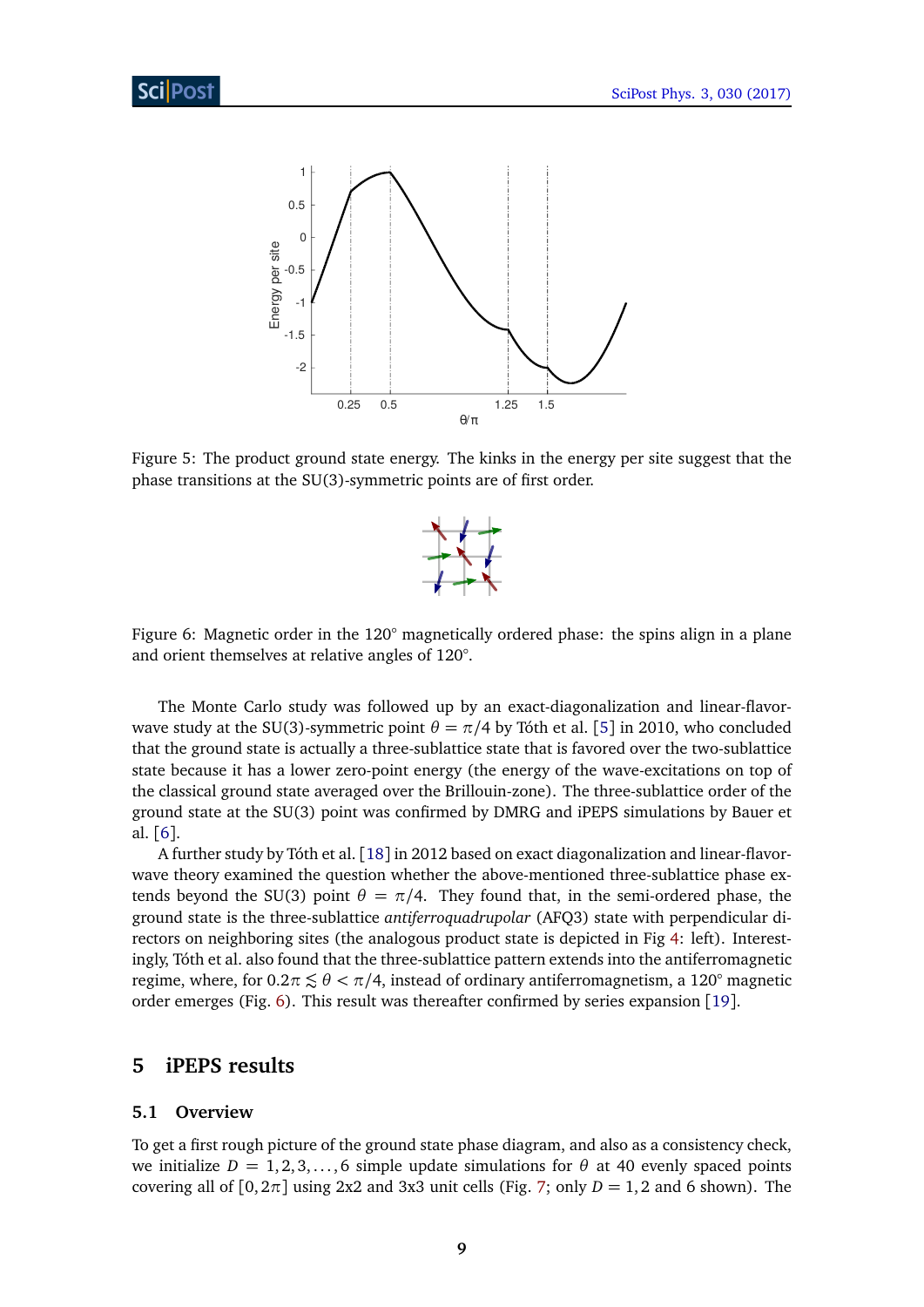top plot of Fig. [7](#page-11-3) shows the energy per site, which is seen to decrease as the bond dimension increases, except in the FM region  $\pi/2 < \theta < \pi/4$ , where the ground state can be represented by a product state (i.e.  $D = 1$ ). Moreover, we observe a transition from a two-sublattice to a three-sublattice ground state around  $\theta \approx 0.2\pi$ , with the 0.2 $\pi$  three-sublattice simulations showing 120° magnetic order observed in the AFM3 phase.

The bottom plot of Fig. [7](#page-11-3) shows the magnetization per site (for  $D = 6$  simulations), which is of order one in the FM and AFM phases, and zero in the quadrupolar phases, as expected. Contrary to magnetic order, quadrupolar order cannot be captured by a single order parameter, because it is described by a matrix: the traceless symmetric part of *S αS β* , denoted by *Q αβ* . [6](#page-1-0) The convention used for the quadrupolar operators in the vector *Q* given by Eq. [\(2\)](#page-5-3) has a preferred choice of direction in spin-space, as can be seen from the first two components of  $Q$  which represent the diagonal part of  $Q^{\alpha\beta}$ . Using  $Q$  works well for nematic order along the *z*-direction; however, we do not control the direction of spontaneous symmetry breaking in our simulations. Therefore, when measuring quadrupolar order, we prefer to work with invariants of  $Q^{\alpha\beta}$  such as its eigenvalues, or equivalently, the matrix invariants  $I_Q = \text{tr}(Q) = 0$ ,  $II_Q = \frac{1}{2}$  $\frac{1}{2}$  $\left(\text{tr}(Q)^2 - \text{tr}(Q^2)\right) = -\frac{1}{2}$  $\frac{1}{2}$ tr(*Q*<sup>2</sup>) and *III<sub>Q</sub>* = det(*Q*) rather than the individual components of *Q*. Fig. [7](#page-11-3) shows the two non-zero matrix invariants  $II_0$  and  $III_0$ , which are clearly larger in magnitude in the quadrupolar phases than they are in the magnetized phases. $^7$  $^7$ . Moreover, the determinant *I I I<sup>Q</sup>* changes sign when going from a nematic to a magnetic state

The  $D = 1, 2, \ldots, 6$  simple update simulations reproduce the AFM, AFQ3, FM and FQ phases separated by the SU(3) points, and hint at the existence of the AFM3 phase<sup>[8](#page-1-0)</sup> found by Tóth et al. [[18](#page-21-9)] in between the AFM and AFQ3 phases. Because the lower half −*π < θ <* 0 of the phase diagram has already been established by quantum Monte Carlo [[17](#page-21-8)], and in the top left quadrant  $\pi/2 < \theta < \pi$  we only found ferromagnetic translationally invariant product states that have the same energy independent of *D* or unit cell size, the only section of the phase diagram that remains to be thoroughly investigated is the top right quadrant 0 *< θ < π/*2. In order to obtain more accurate data on this interesting region, we will use finer-spaced higher-*D* full update simulations rather than the less accurate simple update simulations shown in Fig. [7.](#page-11-3)

Part of the top right quadrant we have already tackled in our recent paper [[20](#page-22-0)], where we attempted to determine the extent of the AFM3 phase, and in the process stumbled upon the paramagnetic (extended) Haldane phase that appears in between the AFM and AFM3 phases. Next, we turn our attention to the quadrupolar part of the top right quadrant, and find yet another unexpected phase: the partially nematic partially magnetic  $m = 1/2$  phase that we shall discuss in detail below.

Combining all of our iPEPS results, we arrive at the phase diagram shown in Fig. [8.](#page-12-0) Note that the Haldane, AFM3 and  $m = 1/2$  phases are not visible in the simple update plots in Fig. [7](#page-11-3) because the *θ*-grid used is too coarse, and, in case of the Haldane phase, the bond dimension *D* is too low.

In the following section, we will go through all phases in Fig. [8](#page-12-0) in anti-clockwise order and discuss their properties, and, where necessary, elaborate on our findings. In the section thereafter, we will discuss the nature of all occurring phase transitions—also shown in Fig. [8.](#page-12-0) The analysis presented below involves simulations with a bond dimension as high as  $D = 10$  $(D = 16$  for simulations in the Haldane phase), followed by a  $D \rightarrow \infty$  extrapolation where necessary. As a consequence, the expectation values may differ slightly from those shown in Fig. [7](#page-11-3) which are only meant to give a rough overview of the type of order that can be expected.

<sup>&</sup>lt;sup>6</sup>I.e. the matrix  $Q^{\alpha\beta} = S^{\alpha}S^{\beta} + S^{\beta}S^{\alpha} - \frac{2}{3}S(S+1)\delta^{\alpha\beta}$ . (The last term makes it traceless.)

<sup>&</sup>lt;sup>7</sup>For a typical spectrum of *Q*, see Fig.  $15$  in the appendix.

<sup>&</sup>lt;sup>8</sup>The iPEPS simulations at  $\theta = 0.2\pi$  show that the state with the 3x3 unit cell is competitive in energy, and all of the corresponding 3x3-unit-cell simulations display the AFM3 magnetization pattern.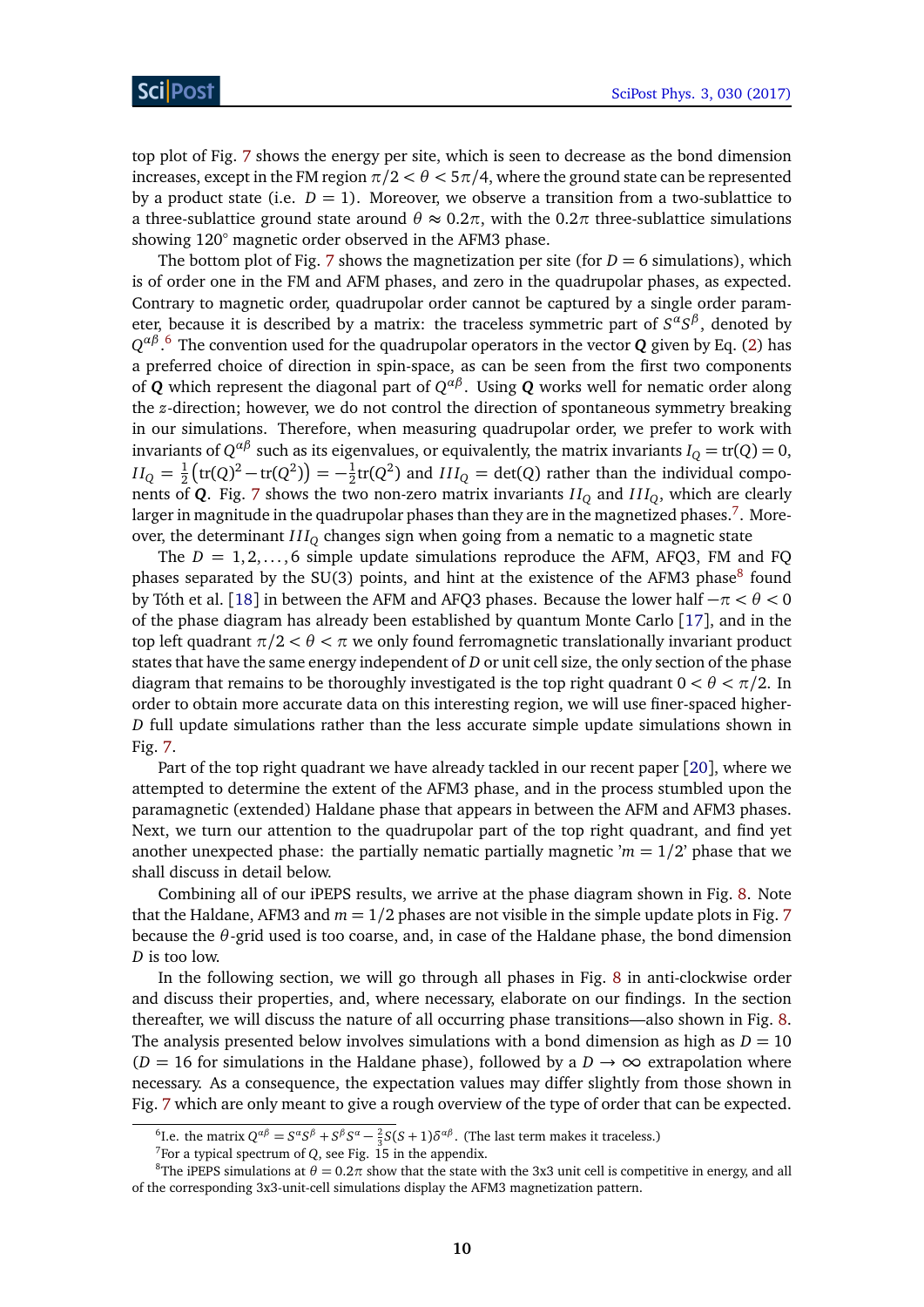

<span id="page-11-3"></span>Figure 7: *Top*: energy per site for  $D = 1, 2, 6$  simple update simulations using  $2x2$  and  $3x3$  unit cells; for each value of  $\theta$  only the lowest (in energy) of the two is shown. The black markers correspond to a 1x1 unit cell state (energies for 2x2 and 3x3 simulations coincide). *Bottom*: magnetization per site *m* and the  $II_Q$  and  $III_Q$  tensor invariants of the *Q*-matrix per site for the *D* = 6 simulations. *I*<sub>Q</sub> is identically zero (not shown).

### <span id="page-11-0"></span>**5.2 Description of all phases**

#### <span id="page-11-1"></span>**5.2.1 AFM**

The familiar antiferromagnetic phase can be described by a 2x2 two-sublattice unit cell, with spins pointing in opposite directions on each sublattice. The magnetization per site varies throughout the phase from  $m \approx 0.5 - 0.6$  close to the FQ phase (Fig. [14\)](#page-19-0) to  $m \approx 0.8$  around  $\theta = 0$ , after which it monotonically decreases to zero or almost zero when approaching the Haldane phase [[20](#page-22-0)]. States in the AFM phase are U(1)-spin-rotation symmetric around the axis of magnetization.

#### <span id="page-11-2"></span>**5.2.2 Haldane**

As described in our recent paper [[20](#page-22-0)], we set about to nail down the precise value of  $\theta_c$  for which the proposed antiferromagnetic to 120° magnetically ordered phase transition was supposed to occur. While doing so, we discovered that, as we increased  $\theta$  within the AFM phase, the magnetization vanished before the transition to the AFM3 phase, hinting at the existence of an intermediate phase in between the AFM and AFM3 phases. Further investigation showed that the lowest energy per site was obtained by a 1x1 unit cell iPEPS which converged to a paramagnetic state that preserves spin-rotation (hence also time-reversal) and lattice translation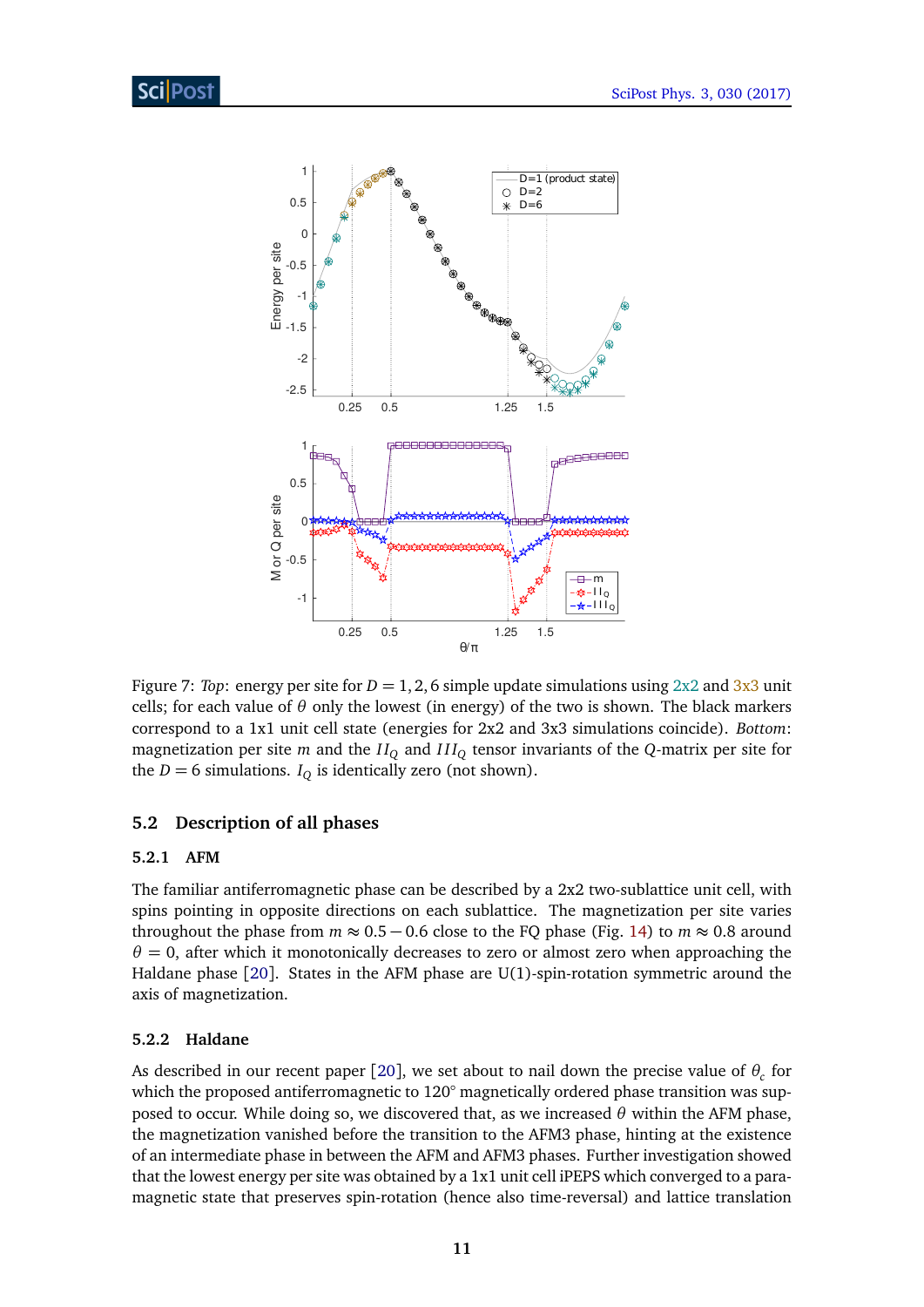

<span id="page-12-0"></span>Figure 8: The phase diagram according to our iPEPS data. All phase transitions are of first order (solid lines), except possibly the AFM to Haldane phase transition, which is a weak first or second order phase transition (dotted line).

symmetry, but breaks lattice rotation symmetry—in the sense that there is an energy difference between the x and y-bonds—reminiscent of a system of coupled one-dimensional chains. This led us to investigate the anisotropic BBH model, in which we introduced an additional coupling parameter ( $0 \leq J_{\gamma} \leq 1$ ) for the y-bonds only that allowed us to interpolate between the isotropic two-dimensional system and the one-dimensional system of decoupled chains. We then identified the intermediate paramagnetic phase as the Haldane phase, by showing that it can be adiabatically connected to the one-dimensional Haldane phase of decoupled spin-1 BBH chains by sending  $J_y$  to zero.

As a side note, we should remark that the Haldane phase we find is not related to the two-dimensional AKLT state. The latter can be obtained by taking four spin-1/2 particles per site—each forming a singlet bond with a spin-1/2 particle on a neighboring site—and projecting onto the on-site spin-2 subspace, which results a state that has a spin-2 particle on each lattice site. Rather, the analogous picture for the state we find is that of (decoupled) one-dimensional AKLT chains, each having two spin-1/2 particles per site that form singlet bonds only in one direction before projecting onto the on-site spin-1 subspace.

The location of the AFM to Haldane phase transition (at  $\theta = 0.189(2)\pi$ ) we have determined by investigating for what value of  $\theta$  the magnetization per site in the AFM phase vanishes. The phase transition from the Haldane to the AFM3 phase (at  $θ = 0.217(4)π$ ) follows from an energy per site comparison of simulations in both phases, in the same spirit as the AFQ3 to  $m = 1/2$  phase transition discussed below.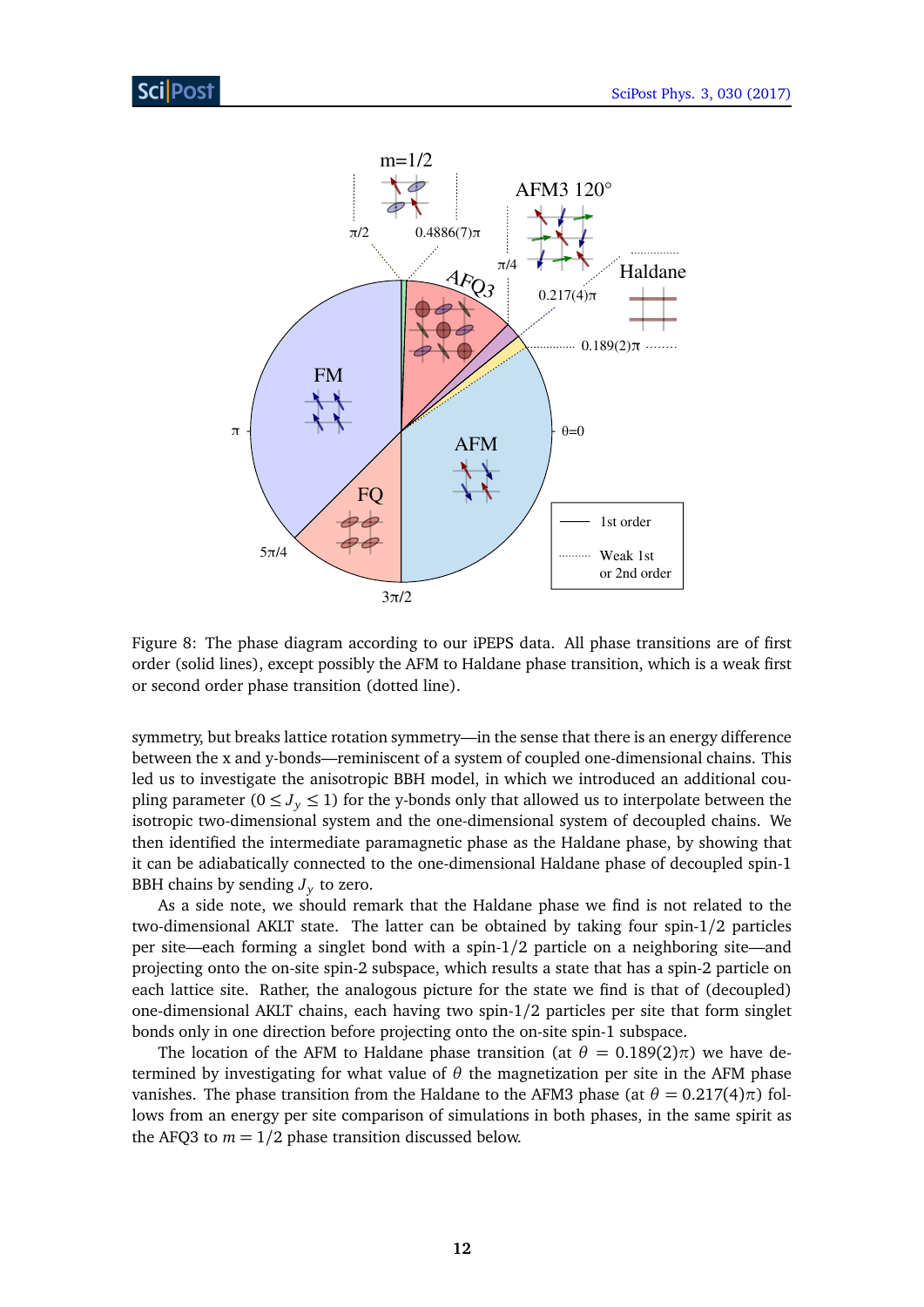#### <span id="page-13-0"></span>**5.2.3 AFM3**

The three-sublattice 120° magnetically ordered phase partially breaks translational symmetry in a 3x3 unit cell pattern, and has the spins on the three sublattices aligned in a plane such that they are at relative angles of 120° (see Fig. [6\)](#page-9-3). The magnetization per site varies from  $m \approx 0.4$  at  $\theta = 0.22\pi$  [[20](#page-22-0)] to  $m \approx 0.1 - 0.3$  near  $\theta = \pi/4$  (Fig. [10\)](#page-16-2). AFM3 states have no residual spin-rotation symmetry.

### <span id="page-13-1"></span>**5.2.4 AFQ3**

Similar to the AFM3 phase, the three-sublattice antiferroquadrupolar phase is also described by a 3x3 unit cell, but now the magnetization per site is near zero at  $\pi/4$  (Fig. [10\)](#page-16-2)<sup>[9](#page-1-0)</sup>, and exactly zero from about  $θ \approx 0.27π$  up to the  $m = 1/2$  phase (see Fig. [11](#page-17-1) for  $θ = 0.487π$ ). At the product state level, in addition to being time-reversal symmetric, the AFQ3 state has a residual spin-rotation symmetry given by *π*-rotations around the (mutually perpendicular) axes of nematic polarization.

#### <span id="page-13-2"></span>5.2.5  $m = 1/2$

Next, let us focus on the extent of the three-sublattice AFQ3 phase in the semi-ordered region  $\pi/4 < \theta < \pi/2$ . Recall that, at the product state level, there is a multitude of distinct types of ground states, two of which are depicted in Fig. [4.](#page-8-1) Tóth et al. [[18](#page-21-9)] predicted that the three-sublattice (AFQ3) state is the ground state for  $\pi/4 < \theta < \pi/2$ . However, their product state analysis in this same region shows that the addition of an infinitesimal external magnetic field favors the two-sublattice half nematic half magnetic  $m = 1/2$  state as the ground state. Augmented by linear-flavor-wave theory, they continue to show that the AFQ3 phase extends into the small but non-zero magnetic field  $h > 0$  region for  $\pi/4 < \theta < \pi/2$ , but that, as *θ* approaches  $π/2$  from below, the phase boundary between the  $m = 1/2$  and AFQ3 phases moves down to  $h \to 0$  as  $\theta \to \pi/2$ . Since their exact diagonalization results for the AFQ3 phase with non-zero magnetic field do not extrapolate well to infinite system size, and linearflavor-wave theory is semi-classical, it is not clear what happens close to  $\theta = \pi/2$ .

We have thoroughly investigated the parameter range of  $0.48\pi < \theta < \pi/2$  using iPEPS. To get an idea of what types of states to expect, we initialized simulations using eleven different types of unit cells (to also allow for possibilities such as stripe order, as well as the more conventional types of order that can be represented by unit cells up to size  $4x4^{10}$  $4x4^{10}$  $4x4^{10}$ ) and evolved them in imaginary time using the simple update algorithm up to bond dimension  $D = 6$ . We then picked the minimal unit cell for each type of state obtained (e.g. the 4x2 state displayed the same pattern as the 2x2 state, so we discarded the former), and evolved those in imaginary time using the full update algorithm up to  $D = 8$ . This left two competitive states: the threesublattice AFQ3 state described by a 3x3 unit cell iPEPS, and the two-sublattice  $m = 1/2$  state described by a 2x2 unit cell iPEPS. Interestingly, the  $m = 1/2$  state turned out to have a lower energy than the AFQ3 state for  $0.49\pi \lesssim \theta < \pi/2$ . Finally, we ramped up the bond dimension to  $D = 10$  to nail down the precise location of the phase transition between the AFQ3 and  $m = 1/2$  phases.

As can be seen in Fig. [9,](#page-14-2) for  $\theta = 0.487\pi$ , the AFQ3 simulation is lower in energy than the  $m = 1/2$  simulation, whereas for  $\theta = 0.490\pi$  the opposite is true. Taking the error bars

<sup>9</sup>Possibly, the magnetization is not exactly zero at *π/*4 and 5*π/*4 because of the higher SU(3) symmetry that allows magnetic and quadrupolar states to be rotated into each other at the cost of no energy, which weakens the hysteresis effect and prevents the quadrupolar simulation from remaining completely nematic at the phase transition.

<sup>&</sup>lt;sup>10</sup>Specifically, we have initialized simple update simulations using 2x2, 3x2, 3x3, 4x2, 4x3, 4x4, 5x2, 5x3, 6x2, 7x2, and 8x2 sized unit cells.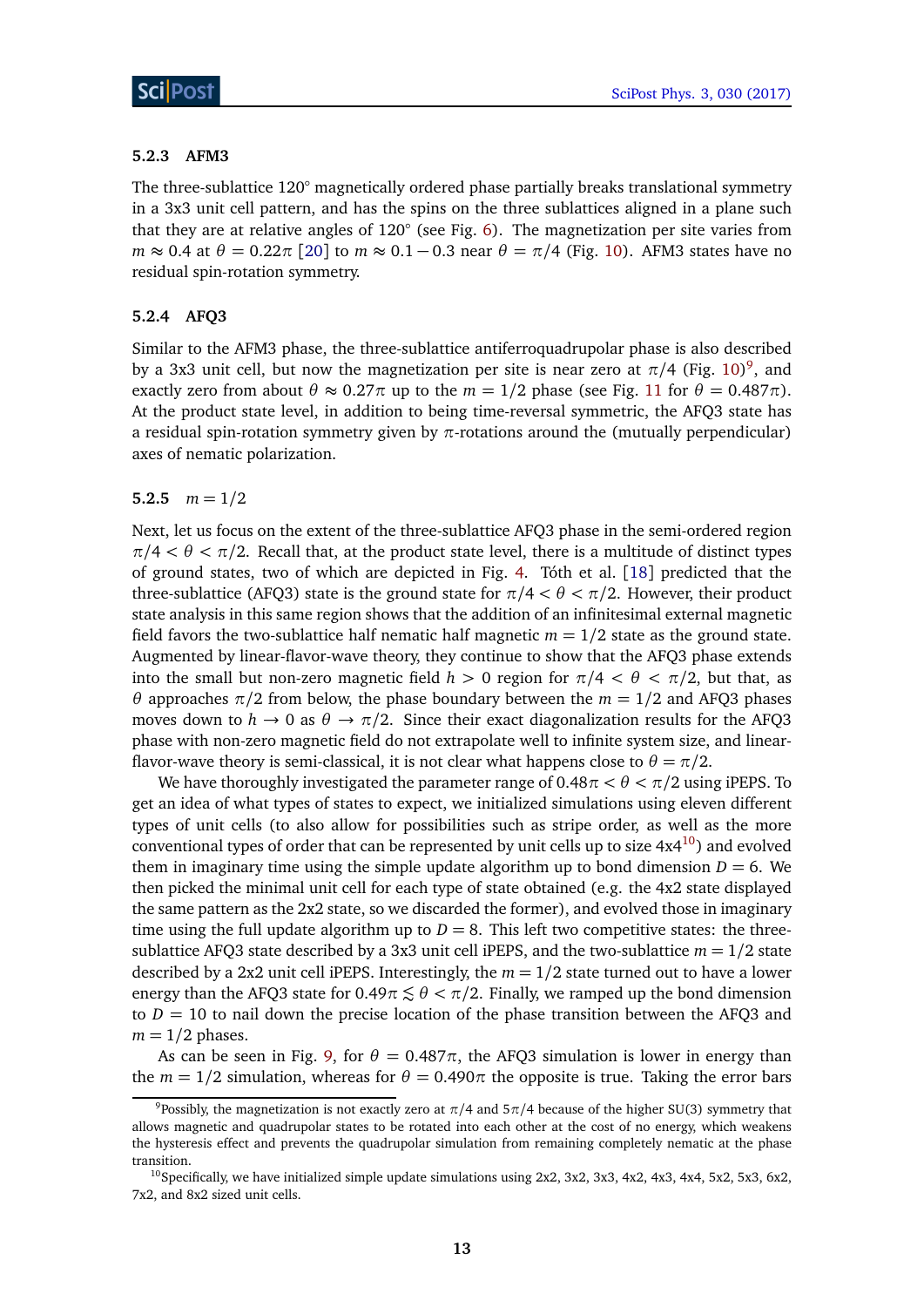

<span id="page-14-2"></span>Figure 9: The phase transition between the AFQ3 and  $m = 1/2$  phases. *Left:* energy per site for bond dimensions  $D = 5, 6, \ldots, 10$  as a function of truncation error, which we extrapolate to zero. *Right:* extrapolated energy per site as a function of *θ*. We estimate the phase transition to occur at the point where the energies per site intersect, i.e. at  $θ = 0.4886(7)π$ .

from the  $D \to \infty$  extrapolation into account, we can conclude that—in contrast to previous predictions—the AFQ3 phase does *not* persist all the way up to the SU(3)-symmetric point *π*/2, but remains stable only up to  $\theta = 0.4886(7)\pi$ , after which the system transitions into the  $m = 1/2$  phase.

In case the reader is wondering why the  $m = 1/2$  phase occupies such a small portion of the phase diagram, it is insightful to remark that the size in  $\theta$ -space is not a physical quantity, as  $[\cos(\theta), \sin(\theta)]$  is but one of the many possible parameterizations of the coupling constants of the Hamiltonian in Eq. [\(1\)](#page-2-1). Additionally, there is a reason for the  $m = 1/2$  phase to only appear this close to  $\pi/2$ . The actual ground state is not a product state, and on the quadrupolar sublattice a small magnetic moment parallel to that of the magnetized sublattice can be detected. This is only energetically favorable when the Heisenberg coupling parameter  $J_S(\theta)$ in the Hamiltonian expressed in terms of *S* and *Q* (see Eq. [\(4\)](#page-6-2)) becomes of similar magnitude as the quadrupolar coupling parameter  $J_Q(\theta)$ , which only happens around 0.49 $\pi$  where  $J_S(\theta)$ decreases rapidly from 0 towards −1*/*2.

As its name suggests, the magnetization per site of *m* = 1*/*2 states is exactly 1/2 throughout the entire phase (e.g., see Figs. [11](#page-17-1) and [12](#page-17-2) for  $\theta$  close to the transition points). It has a residual U(1)-spin-rotation symmetry around the axis of magnetization. As  $\theta$  approaches  $\pi/4$ , the  $m = 1/2$  state gradually turns into a product state (see Section [5.3.5\)](#page-16-1).

#### <span id="page-14-0"></span>**5.2.6 FM**

The familiar ferromagnetic phase is described by a translationally invariant product state represented by a 1x1 unit cell. It has a residual U(1)-spin-rotation symmetry around the axis of magnetization, and a magnetization per site of exactly  $m = 1$  (see Figs. [7,](#page-11-3) [12](#page-17-2) and [13\)](#page-18-2).

#### <span id="page-14-1"></span>**5.2.7 FQ**

Finally, the ferroquadrupolar phase is also translationally invariant, and can be represented by a 1x1 unit cell. Its magnetization is zero or very close to zero throughout the phase (see Figs. [13](#page-18-2) and [14](#page-19-0) for the transition points, and Footnote [9\)](#page-13-1). At the product state level, it is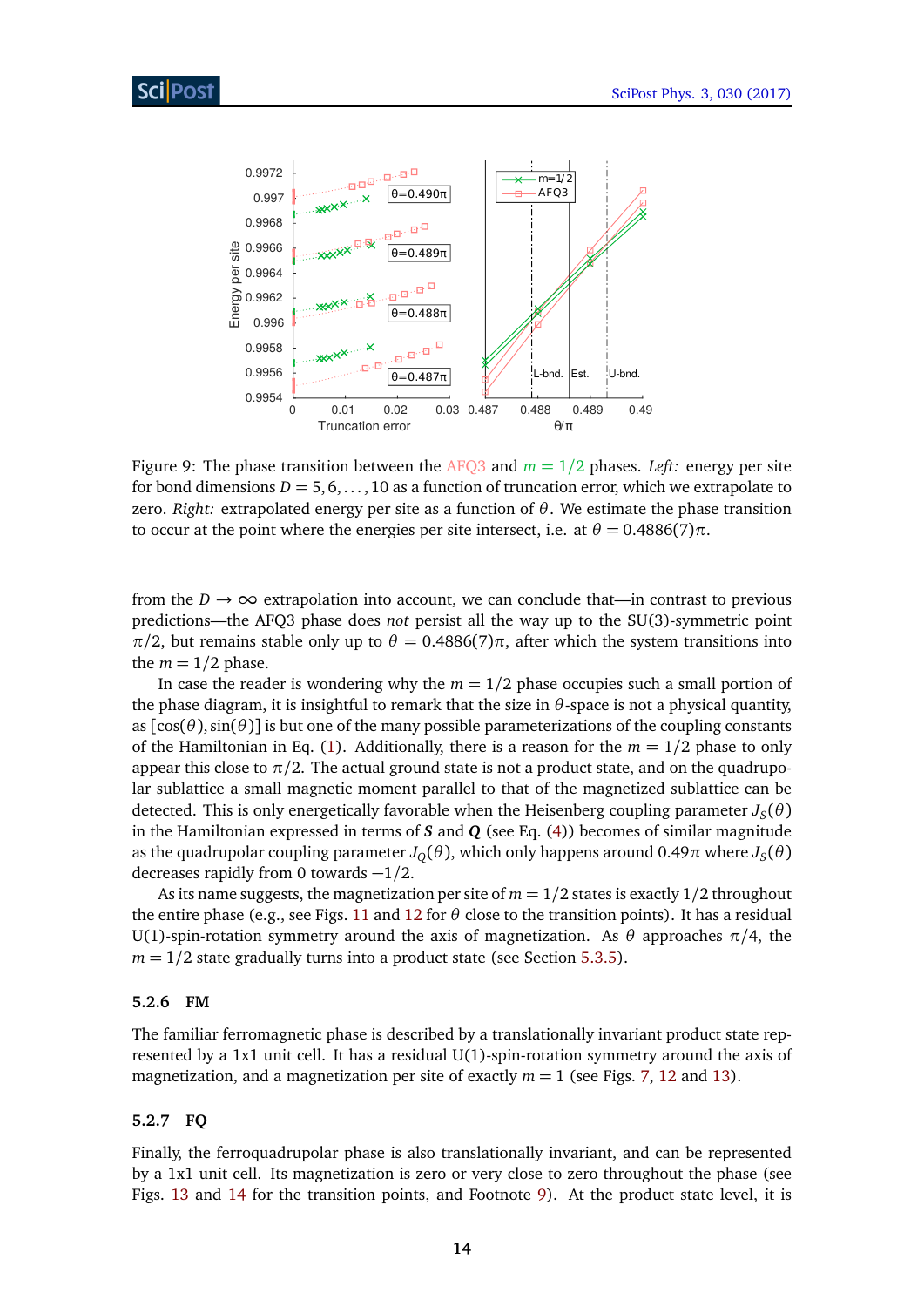symmetric under time-reversal, residual U(1)-spin-rotations around the axis of nematic order, and  $\pi$ -rotations around any axis perpendicular to the axis of nematic order. Close to the FM phase, states in the FQ phase are product states, but, as we approach the AFM phase, the FQ states become gradually more and more entangled (see Sections [5.3.6](#page-17-0) and [5.3.7\)](#page-18-0).

### <span id="page-15-0"></span>**5.3 Nature of the phase transitions**

In the following section, we will discuss the nature of the phase transitions in the phase diagram shown in Fig. [8,](#page-12-0) including the transitions at 0.189(2)*π* and 0.217(4)*π* that have already been discussed in [[20](#page-22-0)] (a brief summary of which will be presented below).

From the previous section, we gather that all neighboring phases break different symmetries, which suggests that all phase transitions are either first order, or unconventional second order transitions (see e.g.  $[60, 61]$  $[60, 61]$  $[60, 61]$  $[60, 61]$  $[60, 61]$ ). To support this hypothesis—and where possible distinguish between the two options—we will next look for kinks in the energy per site or jumps in typical order parameters such as the magnetization or the Q-matrix invariants per site due to varying *θ*.

#### <span id="page-15-1"></span>**5.3.1 AFM to Haldane:**  $\theta = 0.189(2)\pi$

At  $\theta = 0.189(2)\pi$ , we have a transition between the AFM and Haldane phases. In the AFM phase, we observed that the magnetization per site goes to zero when approaching the Haldane phase suggesting a second order phase transition, which is unconventional considering the fact that both states break different lattice translation and rotation, as well as different spinrotation symmetries. Moreover, we did not find clear hysteresis behavior, which supports the claim that this transition is second order. However, due to the error bars in the magnetization close to the transition, we were not able to say with certainty whether the phase transition is a second or a weak first order transition; all we can say for sure is that this is not a clear first order transition as no jump in magnetization or kink in the energy were observed.

#### <span id="page-15-2"></span>**5.3.2 Haldane to AFM3:**  $\theta = 0.217(4)\pi$

The phase transition between the Haldane and the three-sublattice AFM3 phase displays a clear jump in magnetization, which goes from zero (Haldane) straight to 0.4 (AFM3) at the transition point. This implies that the transition is first order.

#### <span id="page-15-3"></span>**5.3.3 AFM3 to AFQ3:**  $\theta = \pi/4$

At  $\theta = \pi/4$ , we have a transition from the three-sublattice 120° magnetically ordered phase to the three-sublattice antiferroquadrupolar phase. Precisely at the symmetric point  $\theta = \pi/4$ , both the 120° magnetically ordered state and the antiferroquadrupolar state are ground states of the system. Hence, we can simulate both at the phase transition by initializing the simulations from deep within the 120° magnetically ordered and quadrupolar phases, respectively, and then moving towards the phase transition by initializing each simulation from the previous one. The resulting data at the critical point is shown in Fig. [10.](#page-16-2)

The left plot of Fig. [10](#page-16-2) shows a subtle kink in the energy per site, which we observe for each fixed bond dimension simulation for  $D = 2, 3, ..., 8$  (only  $D = 4, 6, 8$  shown), supporting the occurrence of a first order transition. The right plot shows the magnetization per site exactly *at* the phase transition (where we increased *D* up to 10). Despite the fact that the magnetization data points do not fit on a perfect straight line, a rough extrapolation of  $D \rightarrow \infty$  shows that the magnetic AFM3 state at the transition has a magnetization of at least 0.1, whereas the quadrupolar AFQ3 state has a magnetization of around zero $^9$  $^9$ , which agrees with the above observation that this is a first order transition.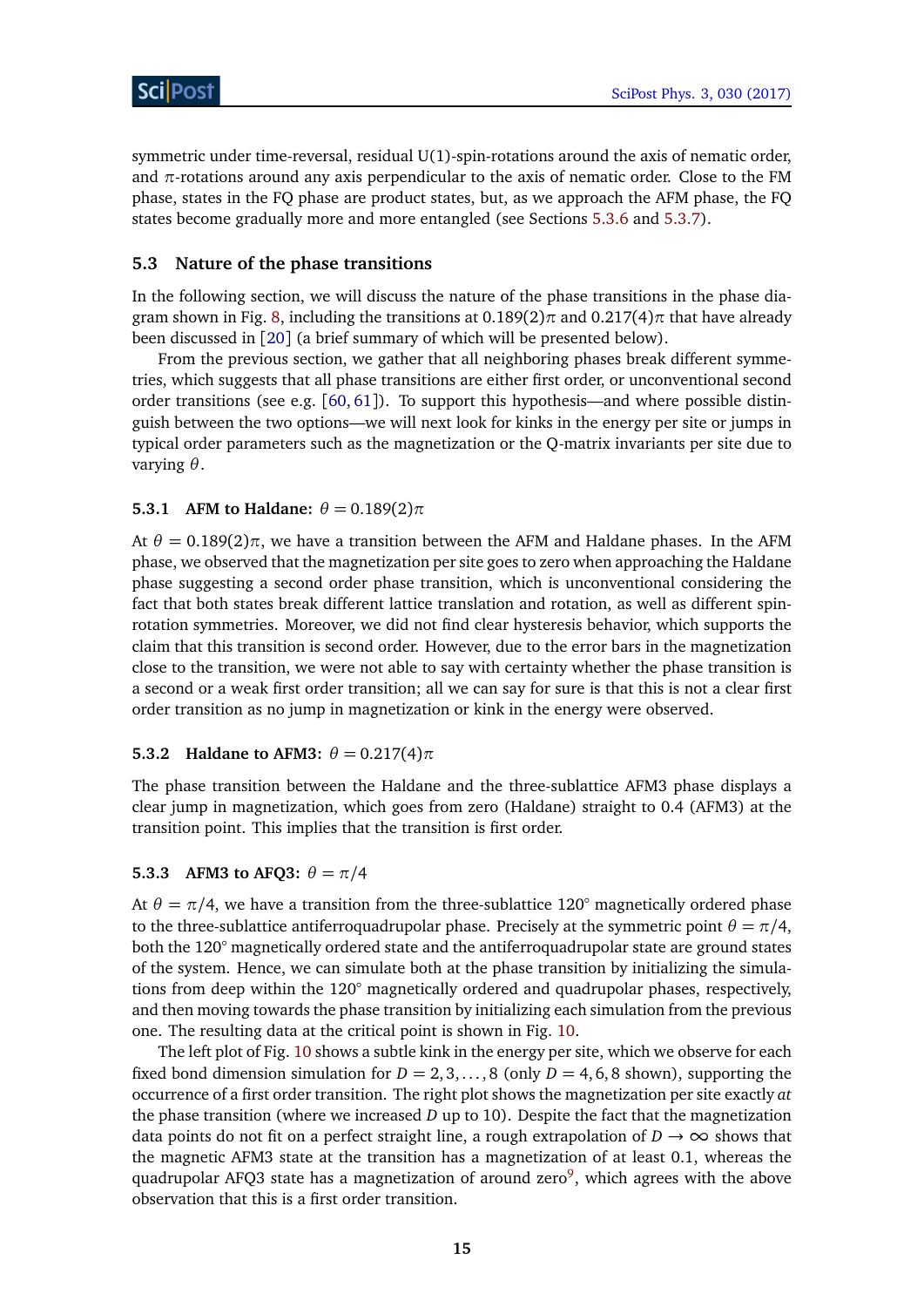

<span id="page-16-2"></span>Figure 10: Energy per site (left) and magnetization per site (right) for the 120° magnetically ordered (AFM3) and the antiferroquadrupolar (AFQ3) states near the phase transition at  $\theta = \pi/4$ . By carefully comparing the slopes of both graphs, we observe a very subtle kink in the energy as a function of  $\theta$  for each fixed *D* (only  $D = 4, 6, 8$  plotted; more clutters the figure), and the extrapolated magnetization (plotted for  $D = 3, 4, \ldots, 10$ ) jumps from  $m > 0.1$ (AFM3) to  $m \approx 0$  (AFQ3), indicating a first order transition.

Because the magnetization does not extrapolate very nicely to  $D \to \infty$ , we have also investigated the behavior of the eigenvalues of the quadrupole matrix (Appendix: Fig. [15](#page-20-5) right), where a jump in spectrum can be observed. Additionally, we have also observed the occurrence of hysteresis (Appendix: Fig. [15](#page-20-5) left). All of the above taken together, combined with the fact that, at the product state level, the two phases break different symmetries, lead us to conclude that this must be a first order phase transition.

#### <span id="page-16-0"></span>**5.3.4 AFQ3 to**  $m = 1/2$ **:**  $\theta = 0.4886(7)\pi$

Using the same simulations as the ones shown in Fig. [9](#page-14-2) (but now only for  $\theta = 0.487\pi$  and  $\theta = 0.490\pi$  to prevent the figure from getting too cluttered), we see that the magnetization on both sides of the phase transition for the  $m = 1/2$  states is exactly one-half, whereas it is exactly zero for the antiferroquadrupolar states (Fig. [11\)](#page-17-1). Thus, at the transition from AFQ3 to  $m = 1/2$  at  $\theta = 0.4886(7)\pi$ , the magnetization jumps from zero to one-half, which means that the transition is of first order. This notion is confirmed by the right plot of Fig. [9,](#page-14-2) which shows that, at the intersection, the energy per site graphs for the AFQ3 and  $m = 1/2$  phases have different slopes, indicating a kink in the energy per site at the transition.

#### <span id="page-16-1"></span>**5.3.5**  $m = 1/2$  **to FM:**  $\theta = \pi/2$

In this case, the transition is between two magnetized phases: the half-magnetized  $m = 1/2$ phase and the ferromagnetic phase. States in the ferromagnetic phase are product states, which in our simulations can be seen by the fact that the energy does not improve as the bond dimension increases. Hence, any fixed *D* simulation will reproduce the exact ground state  $(D = 2$  shown in Fig. [12\)](#page-17-2).

As  $\theta$  approaches  $\pi/2$  from below, the  $m = 1/2$  state also turns into a product state, which can be seen from the fact that the the energy per site graphs for different values of *D* all converge to the same value at  $\theta = \pi/2$  (Fig. [12](#page-17-2) left). Hence, at the phase transition, no  $D \rightarrow \infty$  extrapolation is necessary, as the  $D = 2$  results already give the exact ground state.

The left plot of Fig. [12](#page-17-2) displays a clear kink in the energy, demonstrating that this is a first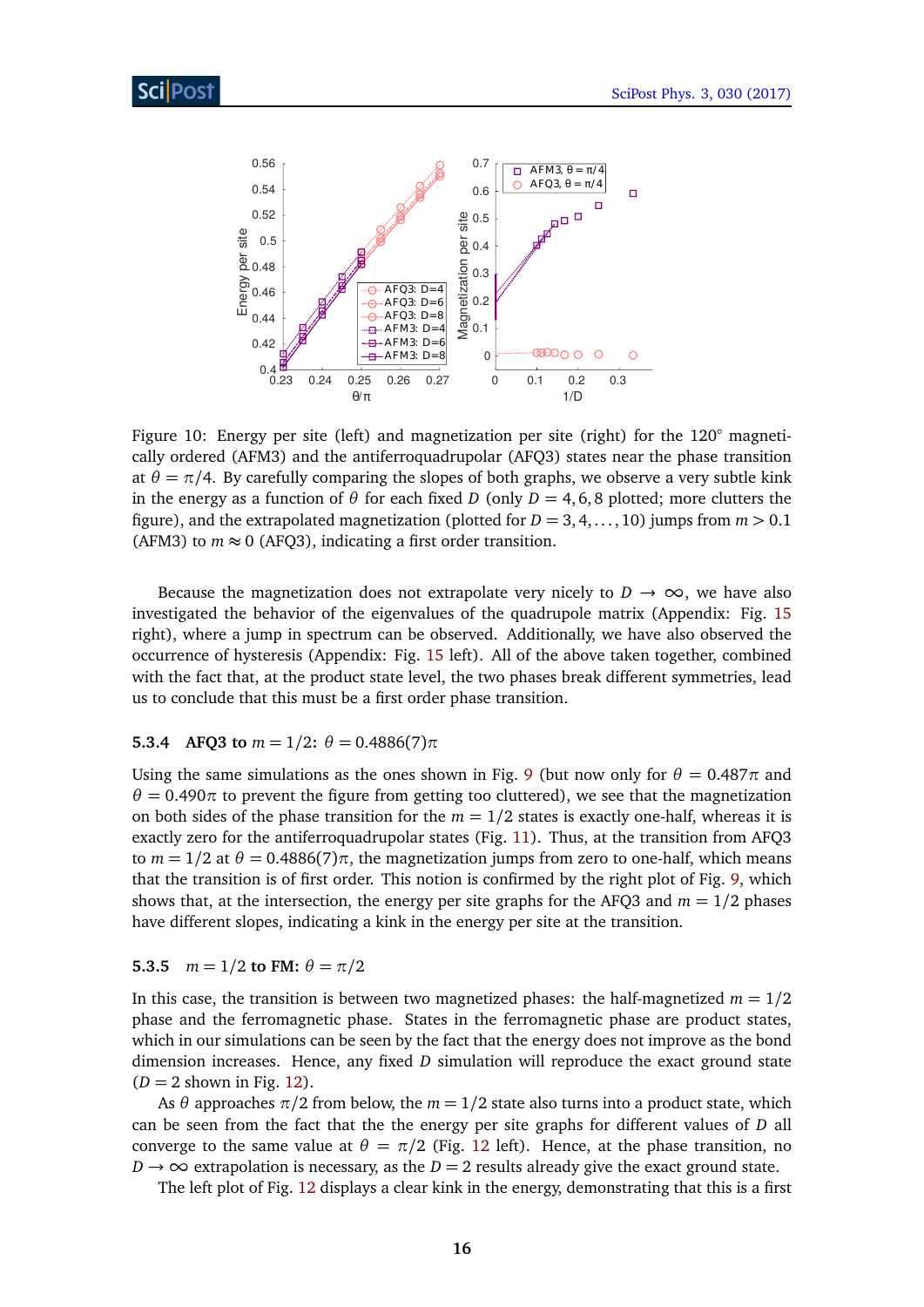

<span id="page-17-1"></span>Figure 11: Magnetization per site for the half magnetized half nematic ( $m = 1/2$ ) and the three-sublattice antiferroquadrupolar (AFQ3) states left and right of the phase transition at  $\theta = 0.4886(7)\pi$  for  $D = 3, 4, \ldots, 10$ . The former clearly extrapolates to 1/2, the latter to zero. Hence, the transition is of first order.



<span id="page-17-2"></span>Figure 12: Energy per site (left) and magnetization per site (right) for the partially magnetized  $(m = 1/2)$  and ferromagnetic (FM) phases as a function of  $\theta$ . Because both states are product states at the critical point, no  $D \rightarrow \infty$  extrapolation is needed. The kink in energy and jump in magnetization show that this is a clear first order transition.

order transition. Moreover, Fig. [12](#page-17-2) right shows that the  $m = 1/2$  phase has a magnetization per site of exactly 1/2, whereas the ferromagnetic phase is fully magnetized, confirming that the transition is indeed of first order.

The remaining two critical points at 5*π/*4 and 3*π/*2 have previously been investigated using quantum Monte Carlo simulations [[17](#page-21-8)]. Harada and Kawashima demonstrated that  $(S^z)^2 - 2/3$ , which they used as the quadrupolar order parameter, exhibits a jump at  $\theta = 5\pi/4$ and at  $\theta = 3\pi/2$ . This indicates that both transitions are of first order; a conclusion that also follows from our simulations, which we present below for completeness. Because the jump in the quadrupole moment has already been established, we will focus on the energy and magnetization in the following, but remark that we also observe clear jumps in the spectrum of the *Q*-matrix.

#### <span id="page-17-0"></span>**5.3.6 FM to FO:**  $\theta = 5\pi/4$

As before, we are dealing with product states on both sides of the phase transition. Thus, we can use any fixed *D* simulations to investigate the nature of the ferromagnetic to ferro-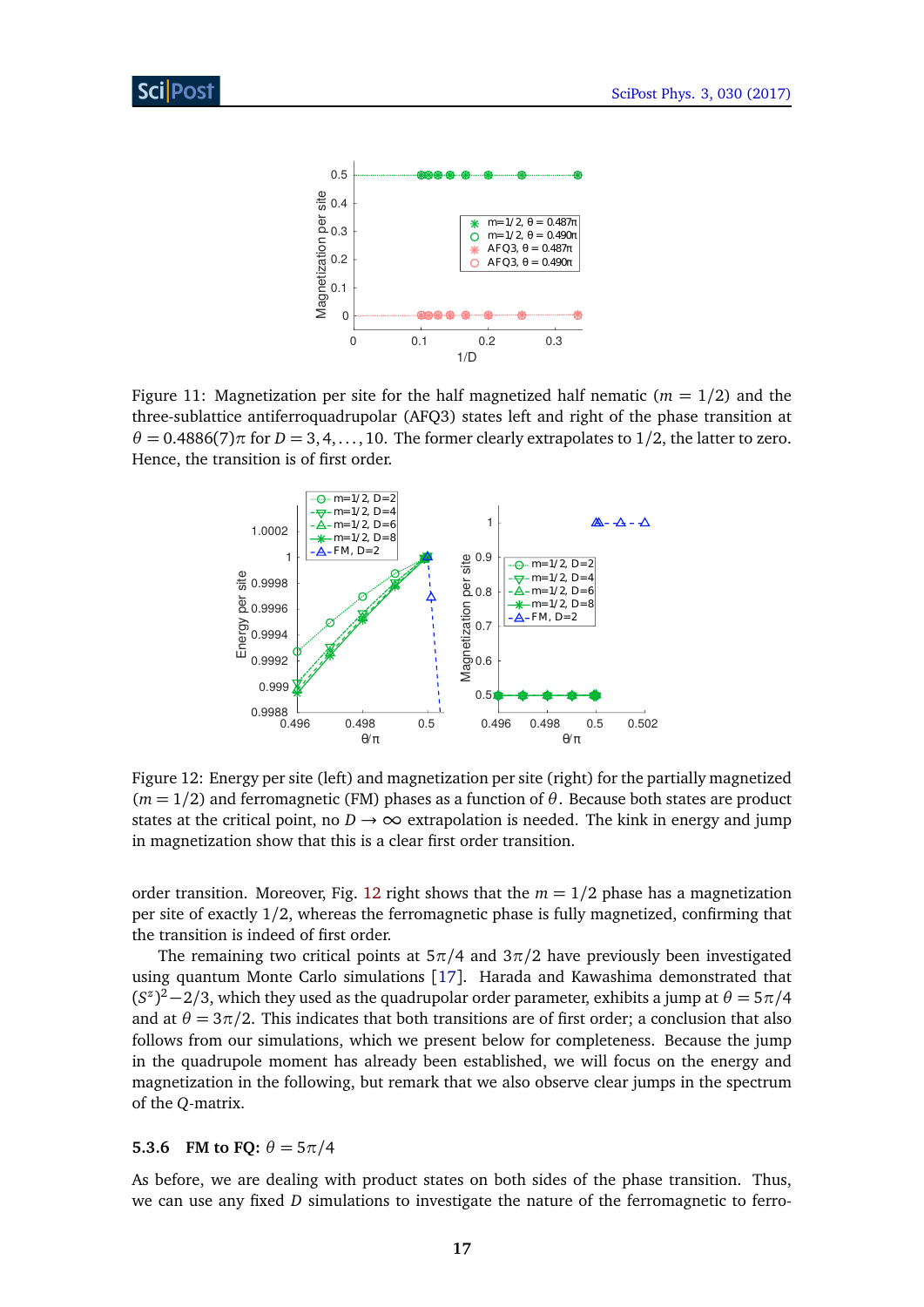

<span id="page-18-2"></span>Figure 13: Energy per site (left) and magnetization per site (right) for the ferromagnetic (FM) and ferroquadrupolar (FQ) states as a function of  $\theta$ . No extrapolation is needed because both phases are represented by product states. The kink in energy and jump in magnetization show that this transition is first order.

quadrupolar phase transition ( $D = 2$  shown). Both the kink in energy and the jump in mag-netization displayed in Fig. [13](#page-18-2) confirm that the phase transition at  $\theta = 5\pi/4$  is indeed of first order.

#### <span id="page-18-0"></span>**5.3.7 FQ to AFM:**  $\theta = 3\pi/2$

When increasing  $\theta$  from 5 $\pi$ /4 to 3 $\pi$ /2, the ground state becomes more and more entangled while remaining in the ferroquadrupolar phase. Upon reaching  $3\pi/2$  the ground state is no longer a product state, and therefore we require higher *D* simulations to investigate the phase transition at 3*π/*2.

As shown by Fig. [14,](#page-19-0) there is a subtle but observable kink in the energy per site as a function of *θ*. Additionally, the magnetization per site at the phase transition, which does not extrapolate very well to  $D \rightarrow \infty$ , does appear to saturate in between 0.5 and 0.6 in the AFM phase, whereas it extrapolates to zero in the FQ phase, confirming that this transition is also of first order.

# <span id="page-18-1"></span>**6 Conclusion**

We have studied the ground state phase diagram of the spin-1 BBH model on the square lattice by means of infinite projected entangled pair states (iPEPS). Using low bond dimension simple update simulations, we were able to reproduce all phases that had previously been predicted to occur [[4,](#page-20-4)[18](#page-21-9)] in this model. We then turned our attention to the challenging top right quadrant of the phase diagram: the part that has the largest product ground state degeneracy, is beyond the reach of Monte Carlo, and had up to now only been studied on small systems with exact diagonalization [[18](#page-21-9)] or by means of semi-classical approaches [[18,](#page-21-9)[19](#page-21-10)].

In this interesting region, we found two new phases: the paramagnetic extended Haldane phase (discussed in our previous work [[20](#page-22-0)]) that preserves O(3)-spin and lattice translational symmetry, but breaks lattice rotational symmetry and can be adiabatically connected to the one-dimensional Haldane phase; and the  $m = 1/2$  phase that had been known to exist in the presence of an external magnetic field [[18](#page-21-9)], but, in contrast to previous predictions, our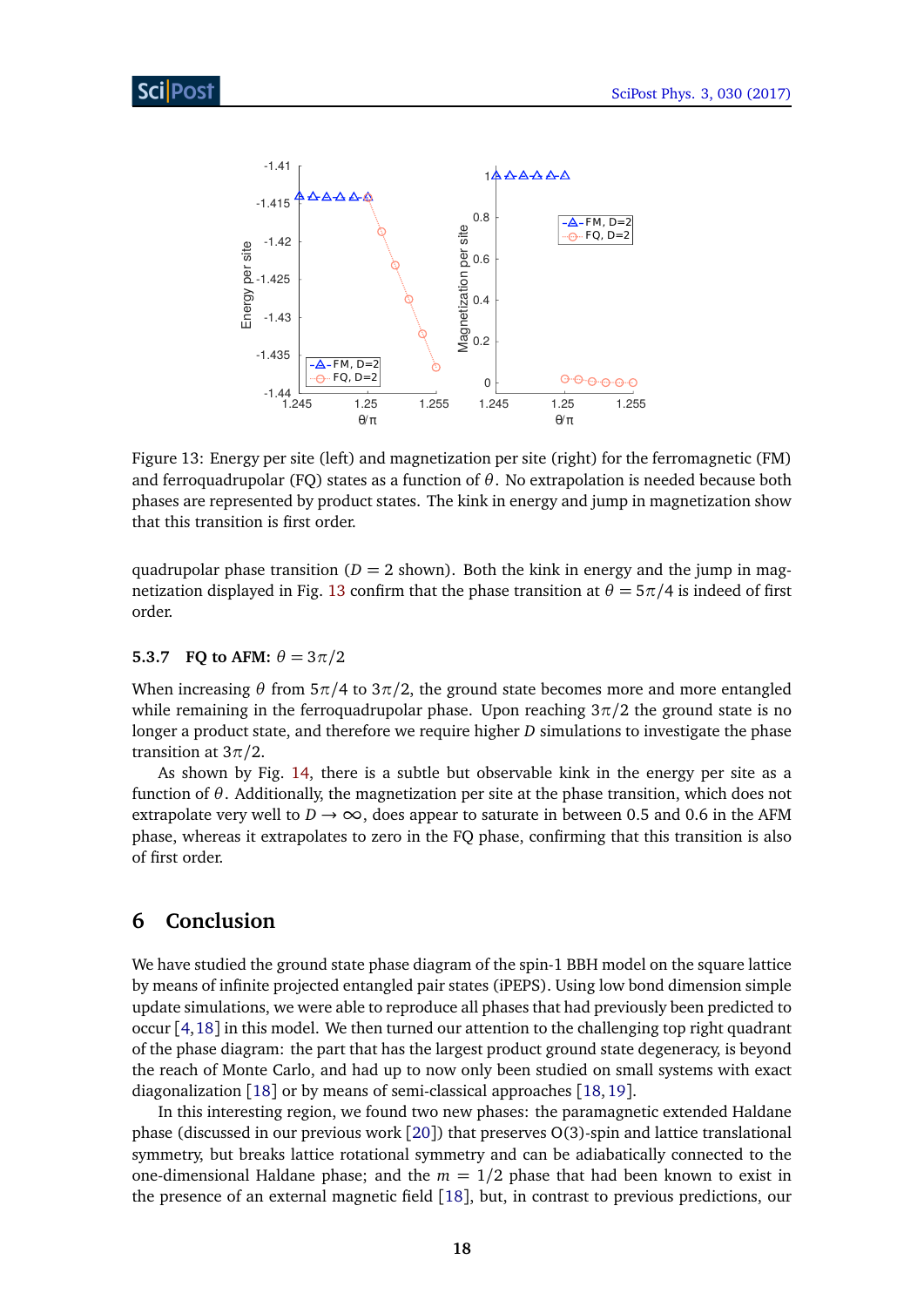

<span id="page-19-0"></span>Figure 14: Energy per site as a function of *θ* for *D* = 5, . . . , 8 (left) and magnetization per site exactly at the phase transition at  $\theta = 3\pi/2$  for  $D = 3, 4, \ldots, 10$  (right) for the ferroquadrupolar (FQ) and antiferromagnetic (AFM) phases. The energy per site shows an observable kink for each *D* plotted. Moreover, the magnetization per site is zero in the FQ phase, whereas it saturates in between 0.5 and 0.6 in the AFM phase, showing that the transition is first order.

iPEPS data showed it also exists in a small *θ*-window without external field. We concluded our analysis by investigating the nature of all phase transitions of the BBH model, mainly by looking at kinks in the energy and jumps in the magnetization per site as a function of *θ*, while also taking symmetry considerations into account. We found clear or subtle kinks in the energy for all transitions but the AFM to Haldane transition. Similarly, the magnetization displayed slight to clear jumps except at the above-mentioned transition, leading us to conclude that all phase transitions are of first order, except possibly the AFM to Haldane transition, which we predict to be either of second or weak first order.

In addition to demonstrating that the spin-1 BBH model on the square lattice exhibits various exotic phases, such as several (partially) nematic phases ( $m = 1/2$ , FQ and AFQ3), three-sublattice ordering (AFM3 and AFQ3), and even a highly symmetric paramagnetic phase that only breaks lattice rotational symmetry (Haldane), which are interesting in their own right from a theoretical point of view, we hope to have paved the way for a future investigation of the BBH model on the numerically more challenging triangular lattice, possibly offering insight into the not-yet understood behavior of NiGa $_2$ S<sub>4</sub> [[11–](#page-21-4)[13](#page-21-5)] and Ba $_3$ NiSb $_2$ O<sub>9</sub> [[14](#page-21-6)[–16](#page-21-7)]. Finally, our results show that iPEPS is a competitive method for analyzing strongly correlated spin systems, especially where quantum Monte Carlo suffers from the sign problem.

**Funding information** This project has received funding from the European Research Council (ERC) under the European Union's Horizon 2020 research and innovation programme (grant agreement No 677061). This work is part of the Delta-ITP consortium, a program of the Netherlands Organization for Scientific Research (NWO) that is funded by the Dutch Ministry of Education, Culture and Science (OCW). This research was supported in part by Perimeter Institute for Theoretical Physics. Research at Perimeter Institute is supported by the Government of Canada through Industry Canada and by the Province of Ontario through the Ministry of Research and Innovation.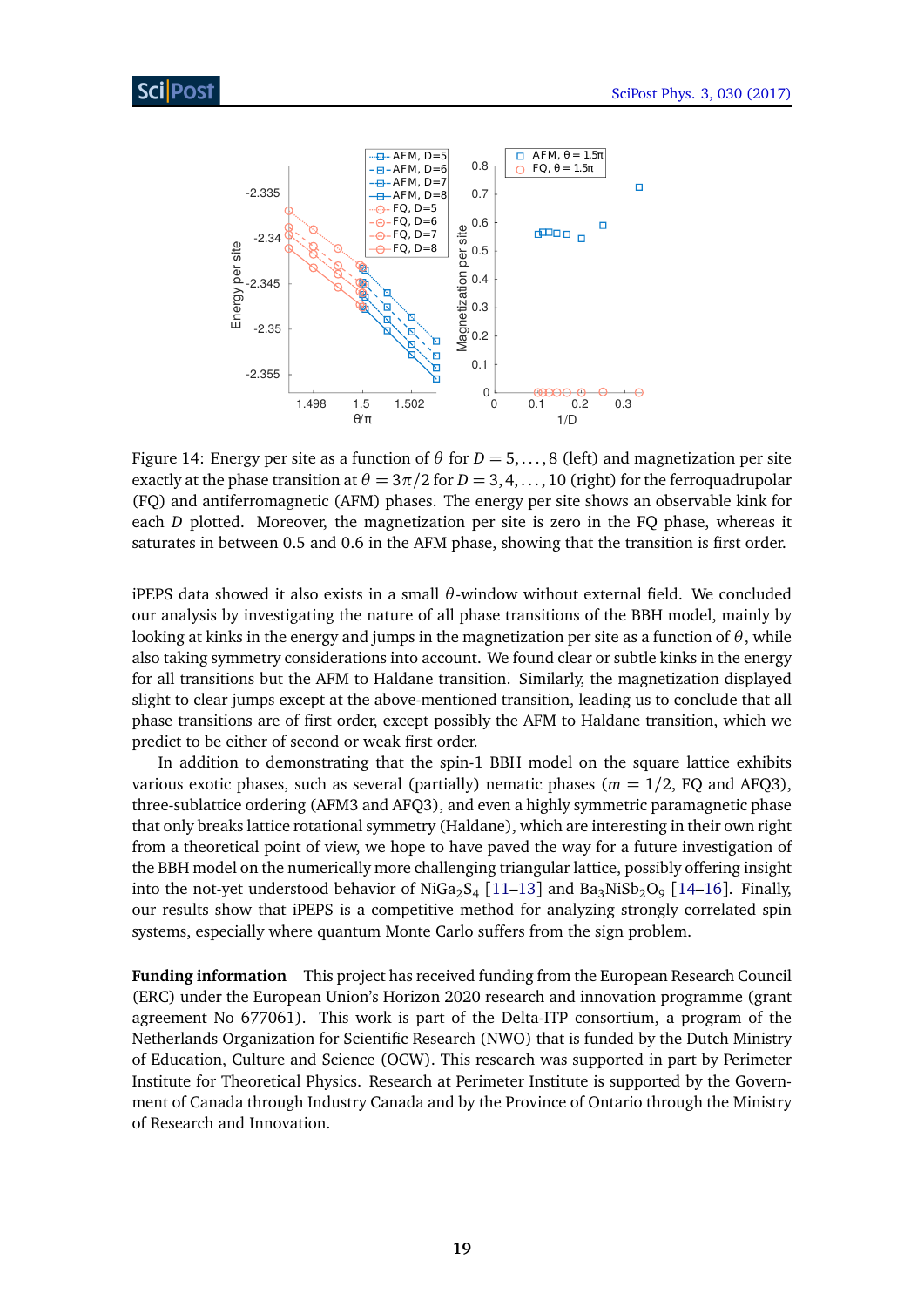

<span id="page-20-5"></span>Figure 15: *Left:* magnetization per site for  $D = 4, 6, 8$  as a function of the coupling parameter *θ* for the 120° magnetically ordered (AFM3) and antiferroquadrupolar (AFQ3) phases hysteresis can be observed. *Right*: eigenvalues of the *Q*-matrix for the AFM3 and AFQ3 states at the phase transition at  $\theta = \pi/4$  for  $D = 3, 4, \ldots, 10$ . Extrapolating  $D \to \infty$  shows a jump in the spectrum of the *Q*-matrix.

## <span id="page-20-0"></span>**A Additional data**

The appendix contains additional data to support the main text. We have included plots that provide extra evidence for the occurrence of a first order transition at  $\theta = \pi/4$ . For the other transitions, the jump in magnetization or kink in the energy is clear enough to draw conclusions from. Additional plots can be provided upon request.

At  $\theta = \pi/4$ , hysteresis can be observed around the phase transition (Fig. [15](#page-20-5) left): the quadrupolar phase specifically can be simulated at  $\theta = 0.249\pi < \pi/4$  (where the ground state is in the magnetized phase) before jumping to a magnetized state at  $\theta = 0.245\pi$ .

Also, the eigenvalues of the *Q*-matrix (Fig. [15](#page-20-5) right) differ in both phases: a rough extrapolation of  $D \to \infty$  shows that in the antiferroquadrupolar phase we have eigenvalues of approximately 0.15 (twice) and −0.3 once, whereas in the 120° magnetically ordered phase we have 0.15, 0 and −0.15, indicating a jump in the spectrum, which leads us to conclude that the transition is of first order.

Additionally, from the spectrum of the *Q*-matrix we obtain some extra information about the quadrupolar phase: because *Q* has two identical eigenvalues, the nematic order is uniaxial (as opposed to biaxial).

# **References**

- <span id="page-20-1"></span>[1] P. W. Anderson, *Resonating valence bonds: A new kind of insulator?*, Mater. Res. Bull. **8**, 153 (1973), doi:10.1016/[0025-5408\(73\)90167-0.](http://dx.doi.org/10.1016/0025-5408(73)90167-0)
- <span id="page-20-2"></span>[2] P. Fazekas and P. W. Anderson, *On the ground state properties of the anisotropic triangular antiferromagnet*, Philos. Mag. **30**, 423 (1974), doi:10.1080/[14786439808206568.](http://dx.doi.org/10.1080/14786439808206568)
- <span id="page-20-3"></span>[3] A. F. Andreev and I. A. Grishchuk, *Spin Nematics*, Sov. Phys. JETP **60**, 267 (1984).
- <span id="page-20-4"></span>[4] N. Papanicolaou, *Unusual phases in quantum spin-1 systems*, Nucl. Phys. B **305**, 367 (1988), doi:10.1016/[0550-3213\(88\)90073-9.](http://dx.doi.org/10.1016/0550-3213(88)90073-9)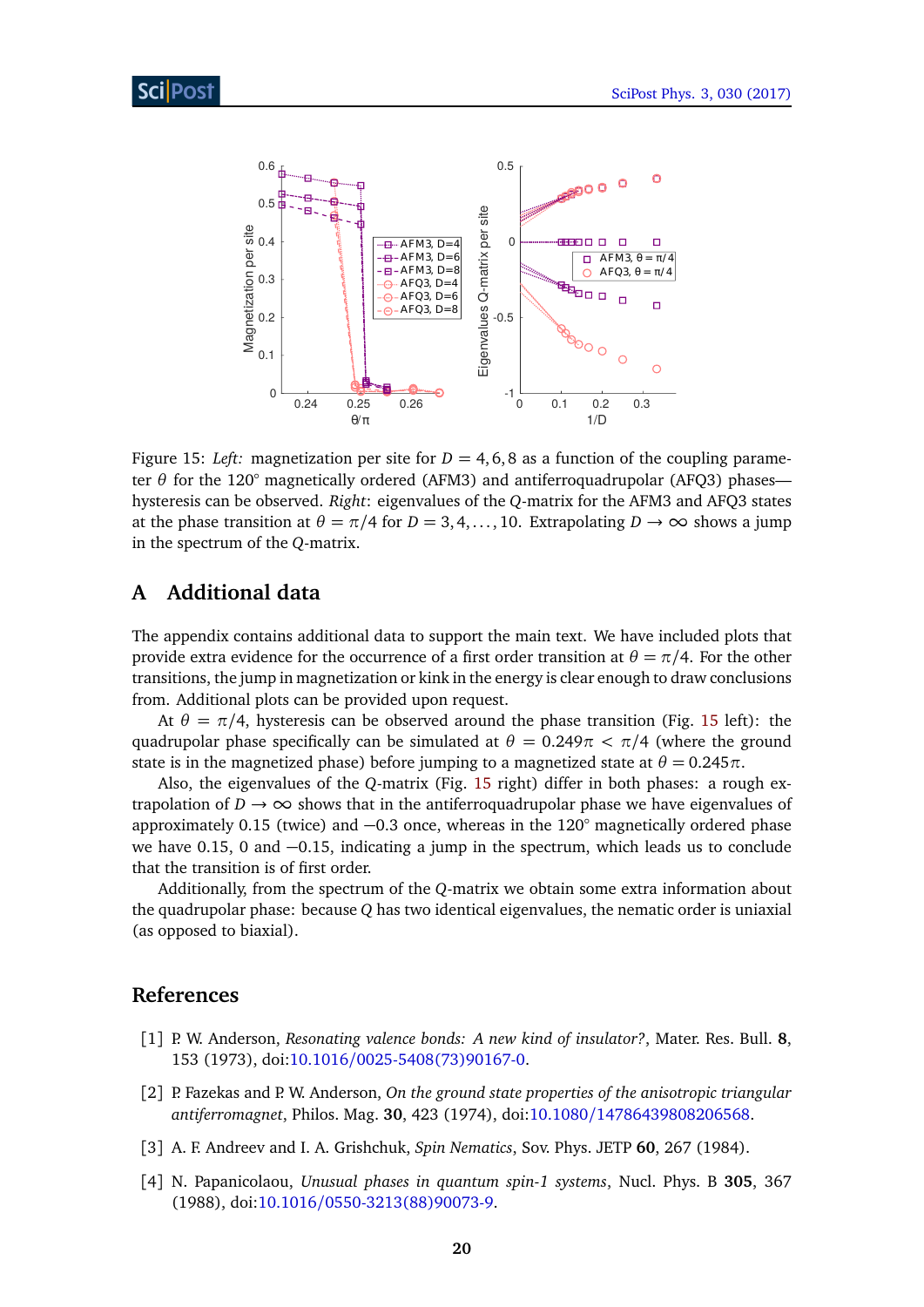- <span id="page-21-0"></span>[5] T. A. Tóth, A. M. Läuchli, F. Mila and K. Penc, *Three-Sublattice Ordering of the SU(3) Heisenberg Model of Three-Flavor Fermions on the Square and Cubic Lattices*, Phys. Rev. Lett. **105**, 265301 (2010), doi:10.1103/[PhysRevLett.105.265301.](http://dx.doi.org/10.1103/PhysRevLett.105.265301)
- <span id="page-21-1"></span>[6] B. Bauer, P. Corboz, A. M. Läuchli, L. Messio, K. Penc, M. Troyer and F. Mila, *Threesublattice order in the SU(3) Heisenberg model on the square and triangular lattice*, Phys. Rev. B **85**, 125116 (2012), doi:10.1103/[PhysRevB.85.125116.](http://dx.doi.org/10.1103/PhysRevB.85.125116)
- <span id="page-21-2"></span>[7] C. Wu, J.-p. Hu and S.-c. Zhang, *Exact SO(5) Symmetry in the Spin-3/2 Fermionic System*, Phys. Rev. Lett. **91**, 186402 (2003), doi:10.1103/[PhysRevLett.91.186402.](http://dx.doi.org/10.1103/PhysRevLett.91.186402)
- [8] C. Honerkamp and W. Hofstetter, *Ultracold Fermions and the SU(N) Hubbard Model*, Phys. Rev. Lett. **92**, 170403 (2004), doi:10.1103/[PhysRevLett.92.170403.](http://dx.doi.org/10.1103/PhysRevLett.92.170403)
- [9] M. A. Cazalilla, A. F. Ho and M. Ueda, *Ultracold gases of ytterbium: ferromagnetism and Mott states in an SU(6) Fermi system*, New J. Phys. **11**, 103033 (2009), doi:10.1088/[1367-2630](http://dx.doi.org/10.1088/1367-2630/11/10/103033)/11/10/103033.
- <span id="page-21-3"></span>[10] A. V. Gorshkov, M. Hermele, V. Gurarie, C. Xu, P. S. Julienne, J. Ye, P. Zoller, E. Demler, M. D. Lukin and A. M. Rey, *Two-orbital SU(N) magnetism with ultracold alkaline-earth atoms*, Nat. Phys. **6**, 289 (2010), doi:10.1038/[nphys1535.](http://dx.doi.org/10.1038/nphys1535)
- <span id="page-21-4"></span>[11] S. Nakatsuji, Y. Nambu, H. Tonomura, O. Sakai, S. Jonas, C. Broholm, H. Tsunetsugu, Y. Qiu and Y. Maeno, *Spin disorder on a triangular lattice*, Science **309**, 1697 (2005), doi:10.1126/[science.1114727.](http://dx.doi.org/10.1126/science.1114727)
- [12] H. Tsunetsugu and M. Arikawa, *Spin Nematic Phase in S=1 Triangular Antiferromagnets*, J. Phys. Soc. Jpn. **75**, 083701 (2006), doi:10.1143/[JPSJ.75.083701.](http://dx.doi.org/10.1143/JPSJ.75.083701)
- <span id="page-21-5"></span>[13] S. Bhattacharjee, V. B. Shenoy and T. Senthil, *Possible ferro-spin nematic order in NiGa*<sub>2</sub>S<sub>4</sub>, Phys. Rev. B **74**, 092406 (2006), doi:10.1103/[PhysRevB.74.092406.](http://dx.doi.org/10.1103/PhysRevB.74.092406)
- <span id="page-21-6"></span>[14] J. G. Cheng, G. Li, L. Balicas, J. S. Zhou, J. B. Goodenough, C. Xu and H. D. Zhou, *High-Pressure Sequence of Ba*3*NiSb*2*O*<sup>9</sup> *Structural Phases: New S=1 Quantum Spin Liquids Based on Ni*2+, Phys. Rev. Lett. **107**, 197204 (2011), doi:10.1103/[PhysRevLett.107.197204.](http://dx.doi.org/10.1103/PhysRevLett.107.197204)
- [15] S. Bieri, M. Serbyn, T. Senthil and P. A. Lee, *Paired chiral spin liquid with a Fermi surface in S=1 model on the triangular lattice*, Phys. Rev. B **86**, 224409 (2012), doi:10.1103/[PhysRevB.86.224409.](http://dx.doi.org/10.1103/PhysRevB.86.224409)
- <span id="page-21-7"></span>[16] B. Fåk, S. Bieri, E. Canévet, L. Messio, C. Payen, M. Viaud, C. Guillot-Deudon, C. Darie, J. Ollivier and P. Mendels, *Evidence for a spinon Fermi surface in the triangular S=1 quantum spin liquid Ba*3*NiSb*2*O*<sup>9</sup> , Phys. Rev. B **95**, 060402 (2017), doi:10.1103/[PhysRevB.95.060402.](http://dx.doi.org/10.1103/PhysRevB.95.060402)
- <span id="page-21-8"></span>[17] K. Harada and N. Kawashima, *Quadrupolar order in isotropic Heisenberg models with biquadratic interaction*, Phys. Rev. B **65**, 052403 (2002), doi:10.1103/[PhysRevB.65.052403.](http://dx.doi.org/10.1103/PhysRevB.65.052403)
- <span id="page-21-9"></span>[18] T. A. Tóth, A. M. Läuchli, F. Mila and K. Penc, *Competition between two- and threesublattice ordering for*  $S = 1$  *spins on the square lattice*, Phys. Rev. B 85, 140403 (2012), doi:10.1103/[PhysRevB.85.140403.](http://dx.doi.org/10.1103/PhysRevB.85.140403)
- <span id="page-21-10"></span>[19] J. Oitmaa and C. J. Hamer, *S=1 bilinear biquadratic spin model on the square lattice: A series expansion study*, Phys. Rev. B **87**, 224431 (2013), doi:10.1103/[PhysRevB.87.224431.](http://dx.doi.org/10.1103/PhysRevB.87.224431)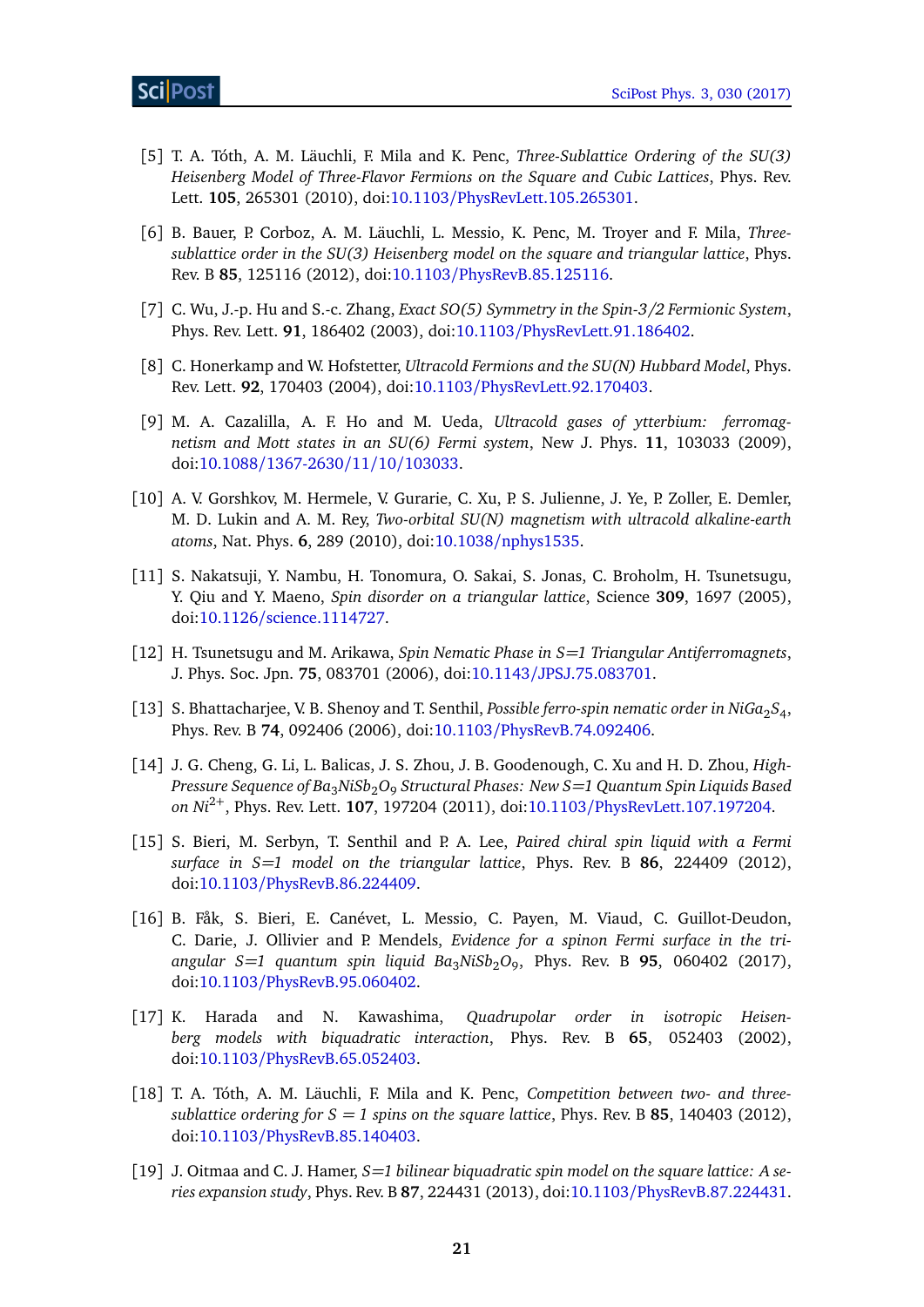- <span id="page-22-0"></span>[20] I. Niesen and P. Corboz, *Emergent Haldane phase in the S=1 bilinear-biquadratic Heisenberg model on the square lattice*, Phys. Rev. B **95**, 180404 (2017), doi:10.1103/[PhysRevB.95.180404.](http://dx.doi.org/10.1103/PhysRevB.95.180404)
- <span id="page-22-1"></span>[21] J. Jordan, R. Orús, G. Vidal, F. Verstraete and J. I. Cirac, *Classical Simulation of Infinite-Size Quantum Lattice Systems in Two Spatial Dimensions*, Phys. Rev. Lett. **101**, 250602 (2008), doi:10.1103/[PhysRevLett.101.250602.](http://dx.doi.org/10.1103/PhysRevLett.101.250602)
- <span id="page-22-2"></span>[22] P. Corboz, R. Orús, B. Bauer and G. Vidal, *Simulation of strongly correlated fermions in two spatial dimensions with fermionic projected entangled-pair states*, Phys. Rev. B **81**, 165104 (2010), doi:10.1103/[PhysRevB.81.165104.](http://dx.doi.org/10.1103/PhysRevB.81.165104)
- <span id="page-22-3"></span>[23] F. Verstraete and J. I. Cirac, *Renormalization algorithms for Quantum-Many Body Systems in two and higher dimensions*, [arXiv:cond-mat](https://arxiv.org/abs/cond-mat/0407066)/0407066.
- <span id="page-22-4"></span>[24] T. Nishino, Y. Hieida, K. Okunishi, N. Maeshima, Y. Akutsu and A. Gendiar, *Two-Dimensional Tensor Product Variational Formulation*, Prog. Theor. Phys. **105**, 409 (2001), doi:10.1143/[PTP.105.409.](http://dx.doi.org/10.1143/PTP.105.409)
- <span id="page-22-5"></span>[25] Y. Nishio, N. Maeshima, A. Gendiar and T. Nishino, *Tensor Product Variational Formulation for Quantum Systems*, [arXiv:cond-mat](https://arxiv.org/abs/cond-mat/0401115)/0401115.
- <span id="page-22-6"></span>[26] M. Fannes, B. Nachtergaele and R. F. Werner, *Finitely correlated states on quantum spin chains*, Commun. Math. Phys. **144**, 443 (1992), doi:10.1007/[BF02099178.](http://dx.doi.org/10.1007/BF02099178)
- [27] S. Östlund and S. Rommer, *Thermodynamic Limit of Density Matrix Renormalization*, Phys. Rev. Lett. **75**, 3537 (1995), doi:10.1103/[PhysRevLett.75.3537.](http://dx.doi.org/10.1103/PhysRevLett.75.3537)
- <span id="page-22-7"></span>[28] S. Rommer and S. Östlund, *Class of ansatz wave functions for one-dimensional spin systems and their relation to the density matrix renormalization group*, Phys. Rev. B **55**, 2164 (1997), doi:10.1103/[PhysRevB.55.2164.](http://dx.doi.org/10.1103/PhysRevB.55.2164)
- <span id="page-22-8"></span>[29] S. R. White, *Density matrix formulation for quantum renormalization groups*, Phys. Rev. Lett. **69**, 2863 (1992), doi:10.1103/[PhysRevLett.69.2863.](http://dx.doi.org/10.1103/PhysRevLett.69.2863)
- [30] S. R. White, *Density-matrix algorithms for quantum renormalization groups*, Phys. Rev. B **48**, 10345 (1993), doi:10.1103/[PhysRevB.48.10345.](http://dx.doi.org/10.1103/PhysRevB.48.10345)
- <span id="page-22-9"></span>[31] U. Schollwöck, *The density-matrix renormalization group*, Rev. Mod. Phys. **77**, 259 (2005), doi:10.1103/[RevModPhys.77.259.](http://dx.doi.org/10.1103/RevModPhys.77.259)
- <span id="page-22-10"></span>[32] P. Corboz, A. M. Läuchli, K. Penc, M. Troyer and F. Mila, *Simultaneous Dimerization and SU(4) Symmetry Breaking of 4-Color Fermions on the Square Lattice*, Phys. Rev. Lett. **107**, 215301 (2011), doi:10.1103/[PhysRevLett.107.215301.](http://dx.doi.org/10.1103/PhysRevLett.107.215301)
- [33] H. H. Zhao, C. Xu, Q. N. Chen, Z. C. Wei, M. P. Qin, G. M. Zhang and T. Xiang, *Plaquette order and deconfined quantum critical point in the spin-1 bilinearbiquadratic Heisenberg model on the honeycomb lattice*, Phys. Rev. B **85**, 134416 (2012), doi:10.1103/[PhysRevB.85.134416.](http://dx.doi.org/10.1103/PhysRevB.85.134416)
- [34] P. Corboz, M. Lajkó, A. M. Läuchli, K. Penc and F. Mila, *Spin-Orbital Quantum Liquid on the Honeycomb Lattice*, Phys. Rev. X **2**, 041013 (2012), doi:10.1103/[PhysRevX.2.041013.](http://dx.doi.org/10.1103/PhysRevX.2.041013)
- [35] Z. Xie, J. Chen, J. Yu, X. Kong, B. Normand and T. Xiang, *Tensor Renormalization of Quantum Many-Body Systems Using Projected Entangled Simplex States*, Phys. Rev. X **4**, 011025 (2014), doi:10.1103/[PhysRevX.4.011025.](http://dx.doi.org/10.1103/PhysRevX.4.011025)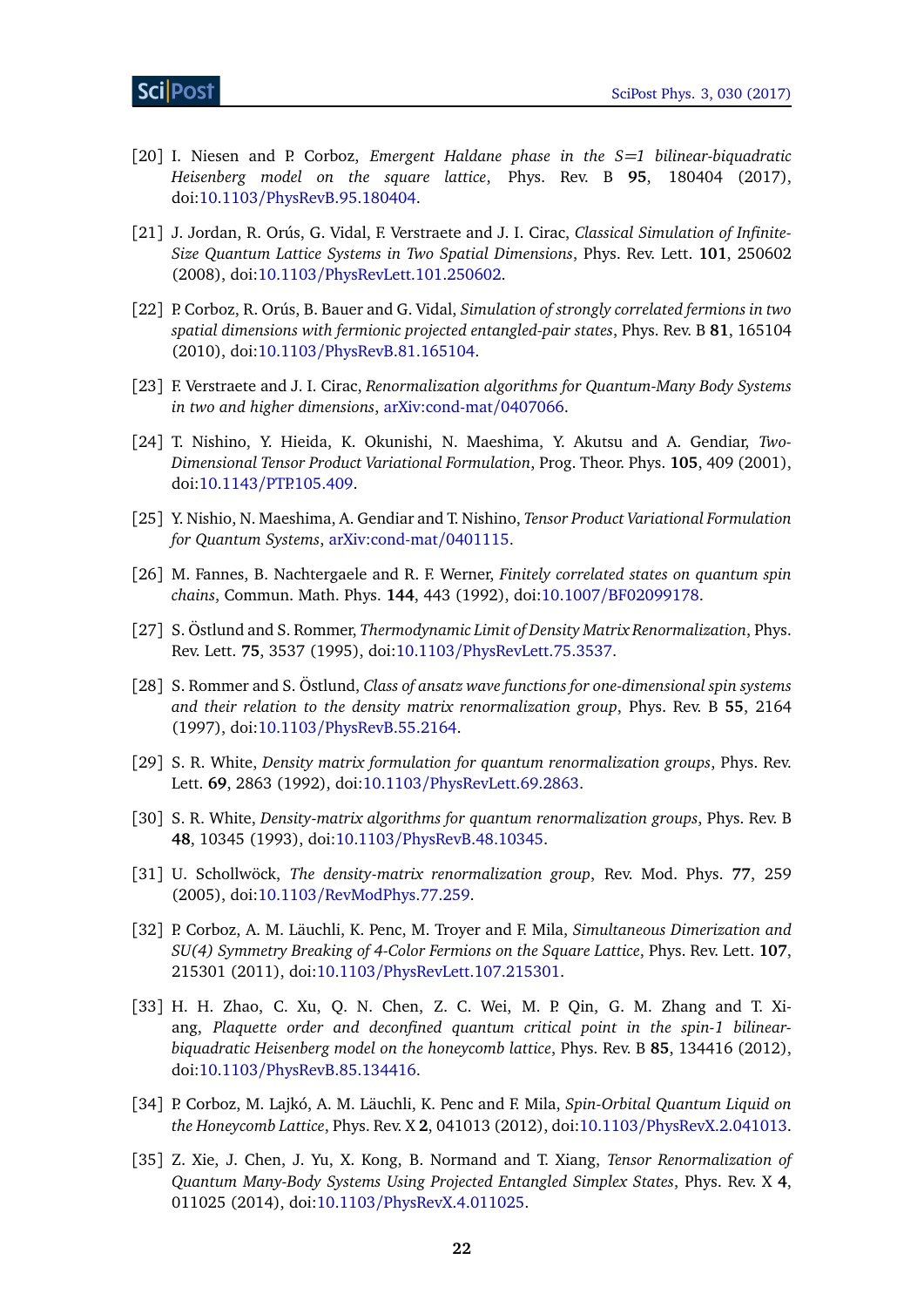- [36] P. Corboz and F. Mila, *Tensor network study of the Shastry-Sutherland model in zero magnetic field*, Phys. Rev. B **87**, 115144 (2013), doi:10.1103/[PhysRevB.87.115144.](http://dx.doi.org/10.1103/PhysRevB.87.115144)
- [37] Z.-C. Gu, H.-C. Jiang, D. N. Sheng, H. Yao, L. Balents and X.-G. Wen, *Time-reversal symmetry breaking superconducting ground state in the doped Mott insulator on the honeycomb lattice*, Phys. Rev. B **88**, 155112 (2013), doi:10.1103/[PhysRevB.88.155112.](http://dx.doi.org/10.1103/PhysRevB.88.155112)
- [38] Y. H. Matsuda, N. Abe, S. Takeyama, H. Kageyama, P. Corboz, A. Honecker, S. R. Manmana, G. R. Foltin, K. P. Schmidt and F. Mila, *Magnetization of SrCu*<sub>2</sub>(BO<sub>3</sub>)<sub>2</sub> *in Ultrahigh Magnetic Fields up to 118 T*, Phys. Rev. Lett. **111**, 137204 (2013), doi:10.1103/[PhysRevLett.111.137204.](http://dx.doi.org/10.1103/PhysRevLett.111.137204)
- [39] J. Osorio Iregui, P. Corboz and M. Troyer, *Probing the stability of the spin-liquid phases in the Kitaev-Heisenberg model using tensor network algorithms*, Phys. Rev. B **90**, 195102 (2014), doi:10.1103/[PhysRevB.90.195102.](http://dx.doi.org/10.1103/PhysRevB.90.195102)
- <span id="page-23-3"></span>[40] P. Corboz, T. Rice and M. Troyer, *Competing States in the t-J Model: Uniform d-Wave State versus Stripe State*, Phys. Rev. Lett. **113**, 046402 (2014), doi:10.1103/[PhysRevLett.113.046402.](http://dx.doi.org/10.1103/PhysRevLett.113.046402)
- [41] P. Corboz and F. Mila, *Crystals of Bound States in the Magnetization Plateaus of the Shastry-Sutherland Model*, Phys. Rev. Lett. **112**, 147203 (2014), doi:10.1103/[PhysRevLett.112.147203.](http://dx.doi.org/10.1103/PhysRevLett.112.147203)
- [42] T. Picot and D. Poilblanc, *Nematic and supernematic phases in kagome quantum antiferromagnets under the influence of a magnetic field*, Phys. Rev. B **91**, 064415 (2015), doi:10.1103/[PhysRevB.91.064415.](http://dx.doi.org/10.1103/PhysRevB.91.064415)
- [43] T. Picot, M. Ziegler, R. Orús and D. Poilblanc, *Spin-S kagome quantum antiferromagnets in a field with tensor networks*, Phys. Rev. B **93**, 060407 (2016), doi:10.1103/[PhysRevB.93.060407.](http://dx.doi.org/10.1103/PhysRevB.93.060407)
- [44] L. Wang, Z.-C. Gu, F. Verstraete and X.-G. Wen, *A tensor product state approach to spin-1/2 square j*<sup>1</sup> − *j*<sup>2</sup> *antiferromagnetic heisenberg model: evidence for deconfined quantum criticality*, Phys. Rev. B **94**, 075143 (2016), doi:10.1103/[PhysRevB.94.075143.](http://dx.doi.org/10.1103/PhysRevB.94.075143)
- [45] P. Nataf, M. Lajkó, P. Corboz, A. M. Läuchli, K. Penc and F. Mila, *Plaquette order in the SU(6) Heisenberg model on the honeycomb lattice*, Phys. Rev. B **93**, 201113 (2016), doi:10.1103/[PhysRevB.93.201113.](http://dx.doi.org/10.1103/PhysRevB.93.201113)
- [46] H. Liao, Z. Xie, J. Chen, Z. Liu, H. Xie, R. Huang, B. Normand and T. Xiang, *Gapless Spin-Liquid Ground State in the S=1/2 Kagome Antiferromagnet*, Phys. Rev. Lett. **118**, 137202 (2017), doi:10.1103/[PhysRevLett.118.137202.](http://dx.doi.org/10.1103/PhysRevLett.118.137202)
- <span id="page-23-0"></span>[47] B.-X. Zheng et al., *Stripe order in the underdoped region of the two-dimensional Hubbard model*, [arXiv:1701.00054.](https://arxiv.org/abs/1701.00054)
- <span id="page-23-1"></span>[48] P. Corboz, *Improved energy extrapolation with infinite projected entangled-pair states applied to the two-dimensional Hubbard model*, Phys. Rev. B **93**, 045116 (2016), doi:10.1103/[PhysRevB.93.045116.](http://dx.doi.org/10.1103/PhysRevB.93.045116)
- <span id="page-23-2"></span>[49] Z.-C. Gu, M. Levin and X.-G. Wen, *Tensor-entanglement renormalization group approach as a unified method for symmetry breaking and topological phase transitions*, Phys. Rev. B **78**, 205116 (2008), doi:10.1103/[PhysRevB.78.205116.](http://dx.doi.org/10.1103/PhysRevB.78.205116)